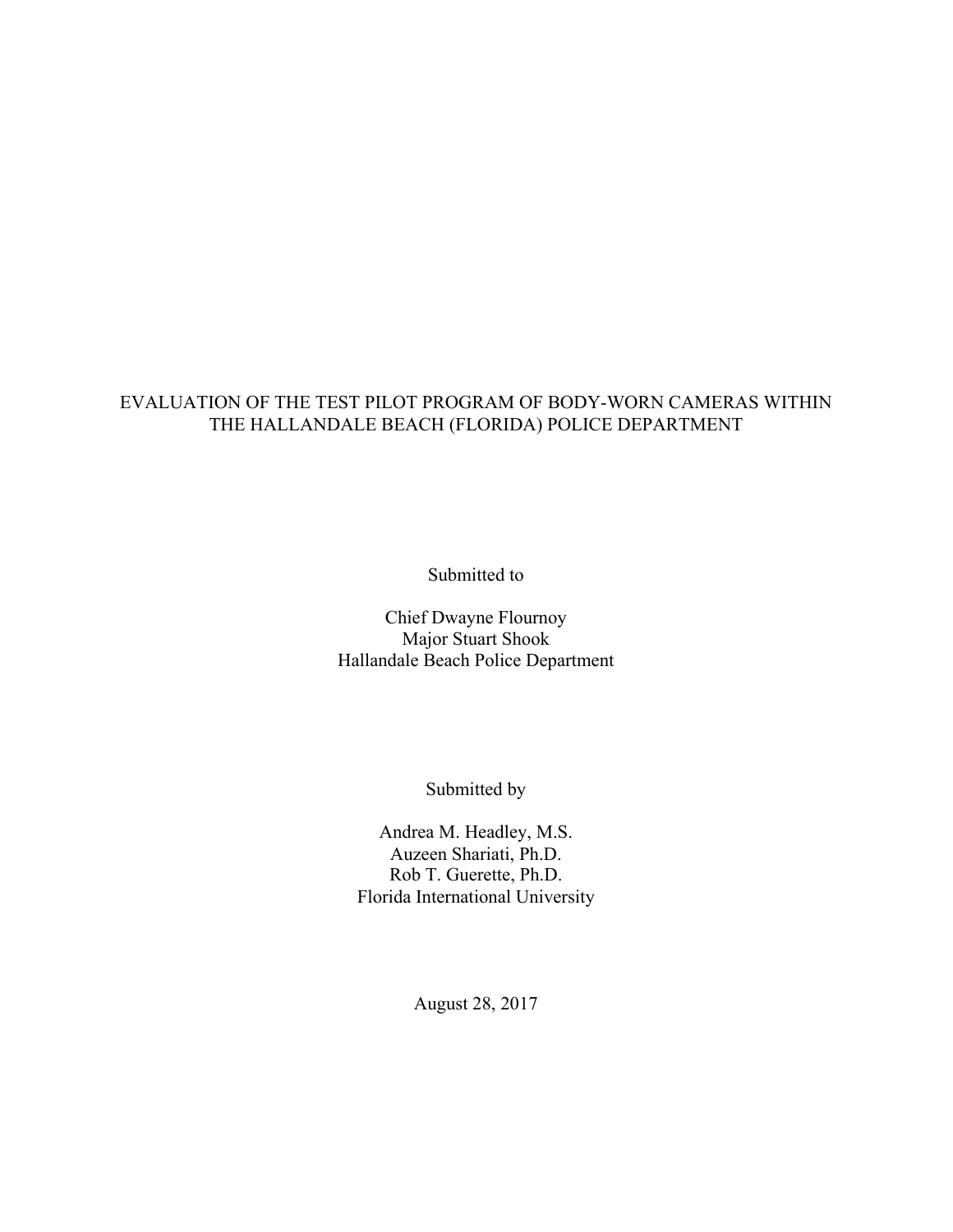#### **Acknowledgments and Disclosures**

This research was initiated at the request of the Hallandale Beach Police Department to better understand the operational impact of the use of body-worn cameras by their officers. The research was conducted on a pro bono basis by doctoral students in the Public Affairs and Criminal Justice Departments at Florida International University with oversight and guidance by one faculty member. The researchers would like to acknowledge the unfettered support and assistance that the Hallandale Beach Police Department provided to the research team in gathering the necessary data to perform the evaluation. The research team has no standing affiliation nor other business or contractual relationship with the Hallandale Beach Police Department or the City of Hallandale Beach. Nor does the research team have any relationship or affiliation with any of the technological vendors involved herein. The research team received no compensation in the performance of this evaluation and has no other conflicts of interest to report.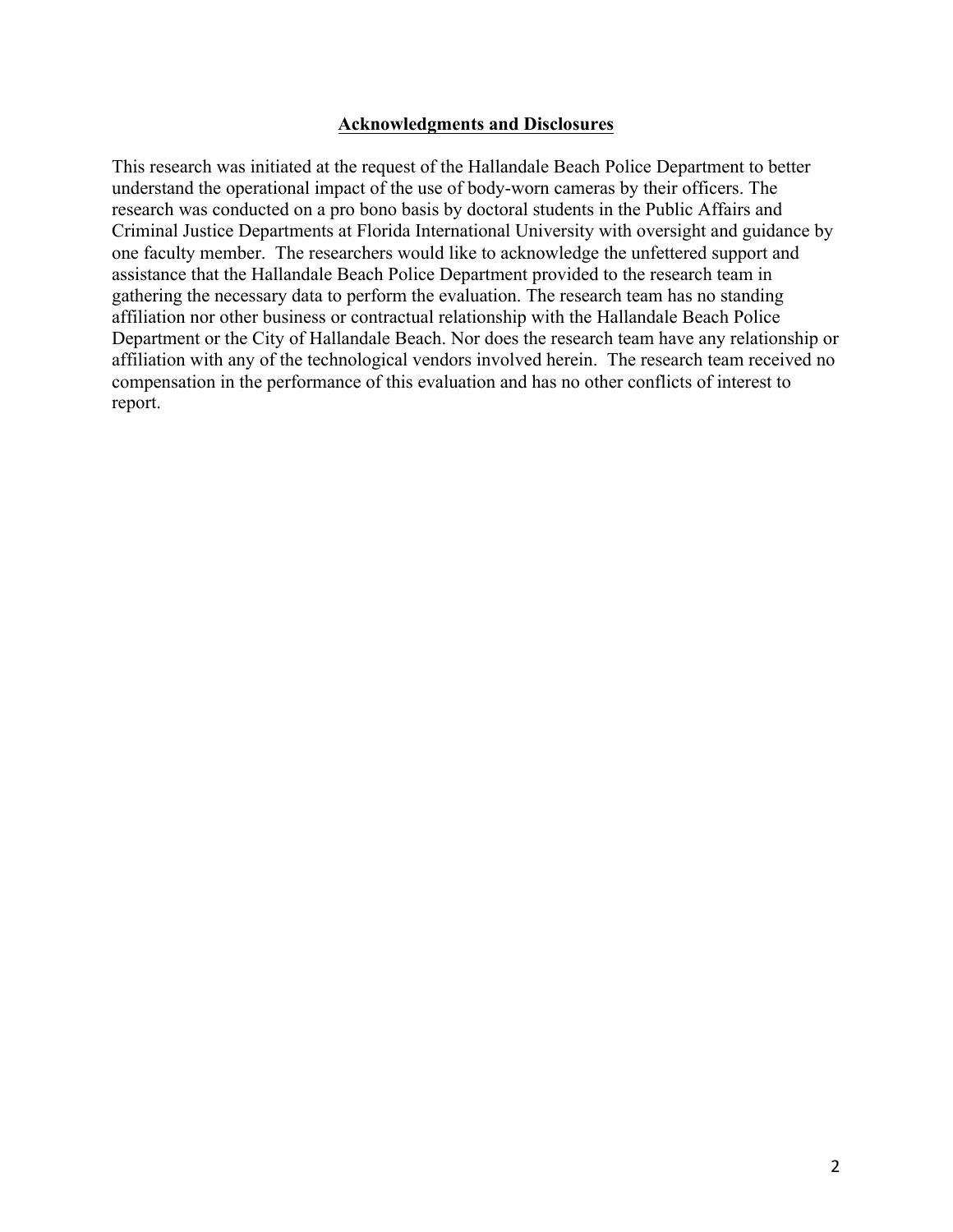#### **Executive Summary**

#### *Context and Purpose*

In response to increased concern within the city of Hallandale Beach regarding the nature of interactions between police officers and citizens, The Hallandale Beach Police Department (HBPD) launched a body-worn camera (BWC) pilot program to better understand the implications of their use to mediate police-citizen encounters. The purpose of the test pilot program was to understand how body-worn cameras might impact officer job performance and officer perceptions and ultimately whether their adoption offered the possibility to improve police-community relations. To assist in this endeavor, the Hallandale Beach Police Department solicited the services of researchers at Florida International University to conduct an evaluation of the BWC test pilot program.

#### *Methodology*

The evaluation utilized a multi-staged, quasi and randomized experimental design. In the first stage, the police department allowed officers to volunteer to participate in the body camera pilot program, apart from all sergeants who were required to wear body cameras. The second stage included officers being randomly assigned to wearing BWCs within operational areas and shifts. There was a total of 28 officers wearing body cameras which comprised the treatment group (16 volunteers and 12 randomly assigned). A control group of 25 officers who never received BWCs were included in the analysis.

Data were collected in two parts. The first before BWCs were implemented during the pre-period to establish a baseline, and the second after BWCs had been in use by officers in both the volunteer  $(T_1)$  and random  $(T_2)$  treatment groups. The first phase (pre) was completed before the BWC program launched in 2015 and the second phase (post) was done after treatment officers began to wear body cameras in 2016.

In each pre-and post-period, two sources of data were collected. To measure the impact of BWCs on officers' behavior, a series of secondary data were collected from HBPD administrative records for officers wearing cameras and those not wearing cameras from January 2015- December 2016. The data derived from administrative records included information on 1) police use of force, 2) external complaints, 3) arrests, 4) citations/tickets, 5) field contacts, 6) assaults against officers, and 7) non-violent resistance. The second data source entailed survey questionnaires which were administered to gauge officers' perceptions and attitudinal changes. Survey respondents were officers in the road patrol division since they were the ones eligible to wear and/or already wearing the body cameras. This survey data allowed for comparisons between treatment group and control group officers to determine whether firsthand experience with the cameras altered officers' impressions of their usefulness.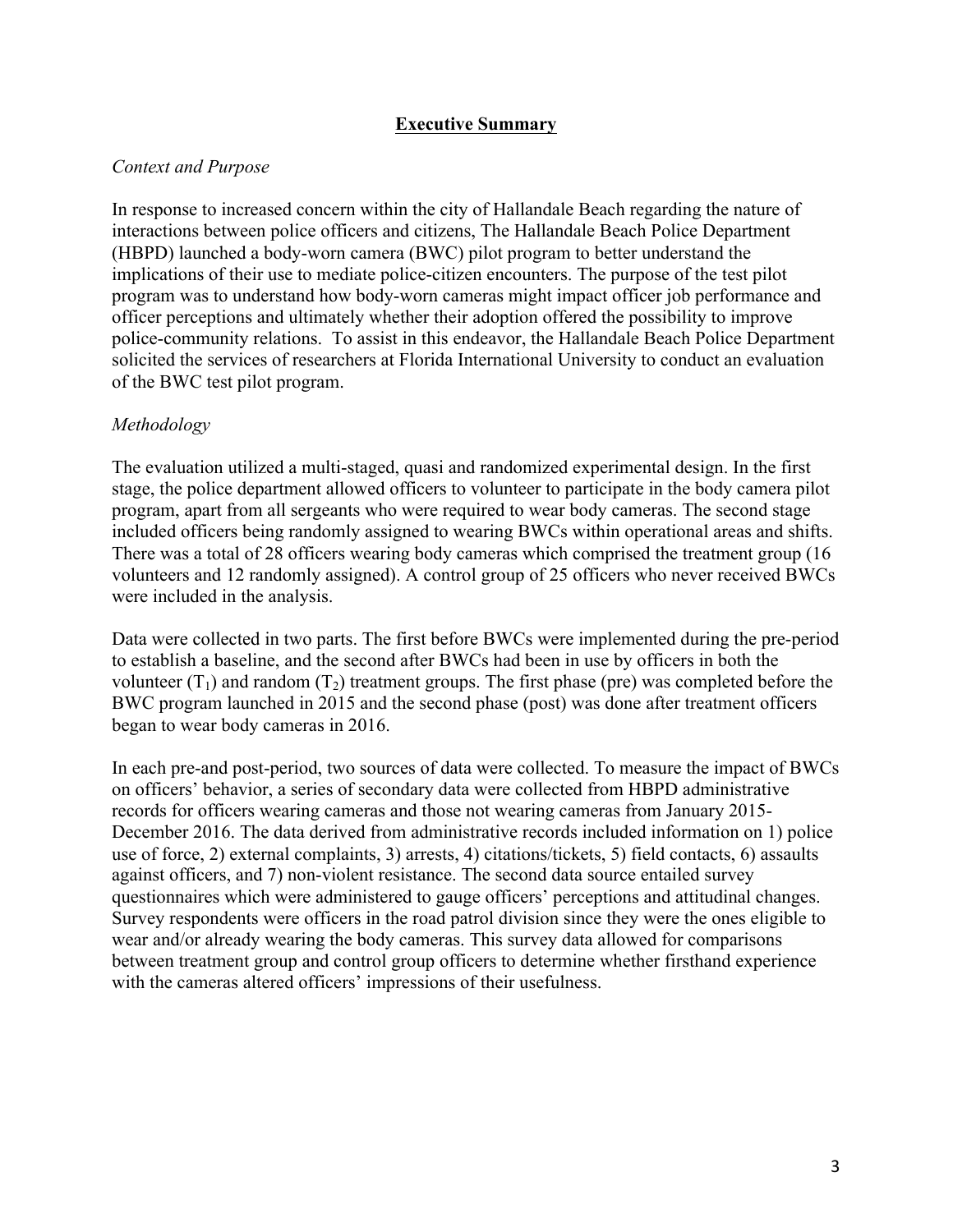## *Key Findings*

#### *Officer Behavior*

In examining how the use of body-worn cameras impacted officer job performance and behavior, using administrative data, it was found that officers wearing body cameras appeared to rely less on arrests and more on the issuance of citations. Those officers with BWCs also exhibited greater field contacts with citizens. While there were slight increases and decreases for the other outcomes (force, complaints, assaults against officer, and non-violent resistance), the aggregate numbers were exceptionally low which makes any determinations of BWC impact inconclusive. Notable and more specific findings include the following:

- *The number of arrests decreased.* The number of arrests among officers wearing cameras (treatment group) decreased 16% from 409 to 343. The control group, officers not wearing cameras, experienced a more modest reduction of nearly 9%.
- *The number of field contacts substantially increased.* Officer and citizen contacts increased from 284 to 359 (27.3%) among officers wearing BWCs compared to a decrease of nearly 10% among control group officers.
- *The number of citations issued noticeably increased.* Officers wearing cameras exhibited an increase of approximately 16% in citations from 2015 to 2016, whereas the officers without cameras had a decrease of about 10% in the number of citations issued.
- *The level of non-violent resistance significantly decreased for officers in the control group.* When analyzing non-violent resistance patterns, officers not wearing BWCs experienced a decrease of 41% from 39 to 23 incidents compared to a decrease of only 7.4% for officers wearing body cameras.

## *Officer Perceptions*

Officer perceptions did change over time, however overall, they were consistently negative and resistant to the idea of body-worn cameras. Notable and more specific findings include the following:

- *Use of BWCs appeared to increase officer dislike of the cameras.* When compared to the control group, the officers wearing body-worn cameras often exhibited greater negative sentiments following the implementation of the BWCs.
- *While some officers noted the positive impacts of BWCs, such as helping with officer compliance and better reporting, others expressed concerns regarding BWCs.* These concerns included officer safety, proactivity, usability issues, issues relating to comfort and health, and the use of BWCs by upper administration/management.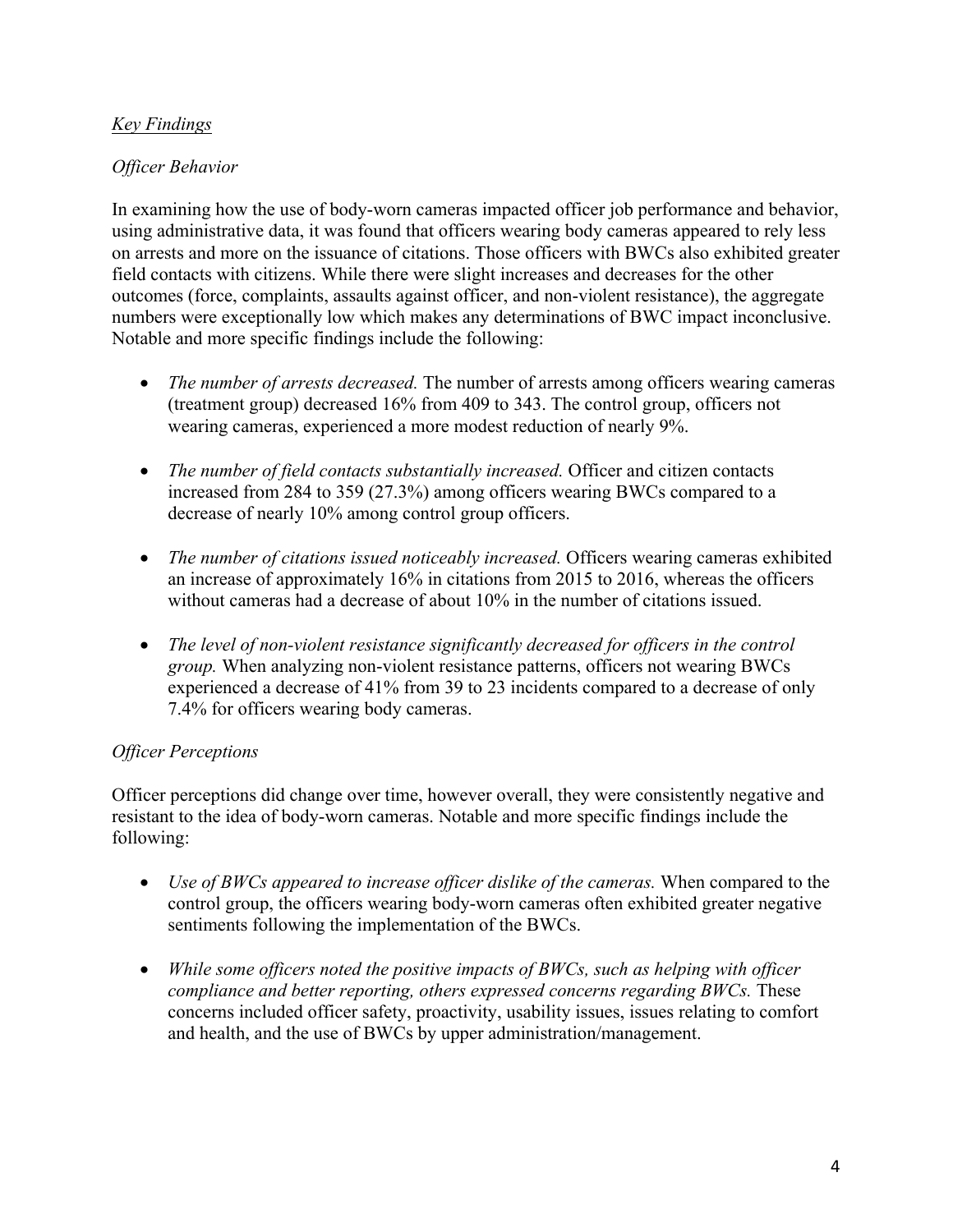#### *Implications for Continued Use of BWC*

The behavioral findings that officers relied on less intrusive methods to deal with citizens, provides evidence which justifies the continued use of BWCs. While officer perceptions towards body-worn cameras portrayed more resistance after the implementation of the program, the administrative data indicated that the concerns initially raised regarding a potential "de-policing effect" were not supported. Specifically, when examining officer job performance, officers continued to perform their duties regularly and less intrusively, irrespective of the slight increases and/or decreases in perceptions overtime.

#### *Study Limitations*

 $\overline{a}$ 

There are four primary limitations which should be considered when using these findings: 1) There is the possibility for contamination effects between officers wearing cameras and those not wearing cameras; 2) the survey mediums changed from pre- and post- time periods which could have impacted officer responses; 3) citizen perceptions were not assessed; and 4) the small numbers of officers in the study groups impeded the ability to determine statistical significance.<sup>1</sup>

 $<sup>1</sup>$  The words "statistically significant" or "significant" are used interchangeably to indicate that the finding is not due</sup> to chance or a random effect, but rather a result of the body-worn camera implementation. Whereas when there are increases and/or decreases that are not statistically significant the possibility of changes occurring due to chance or unobserved factors cannot be ruled out. The small sample sizes in this study, however, impede the ability to achieve statistical significance in many of the analyses and because of this the presentation of results is not limited to only those reaching significance.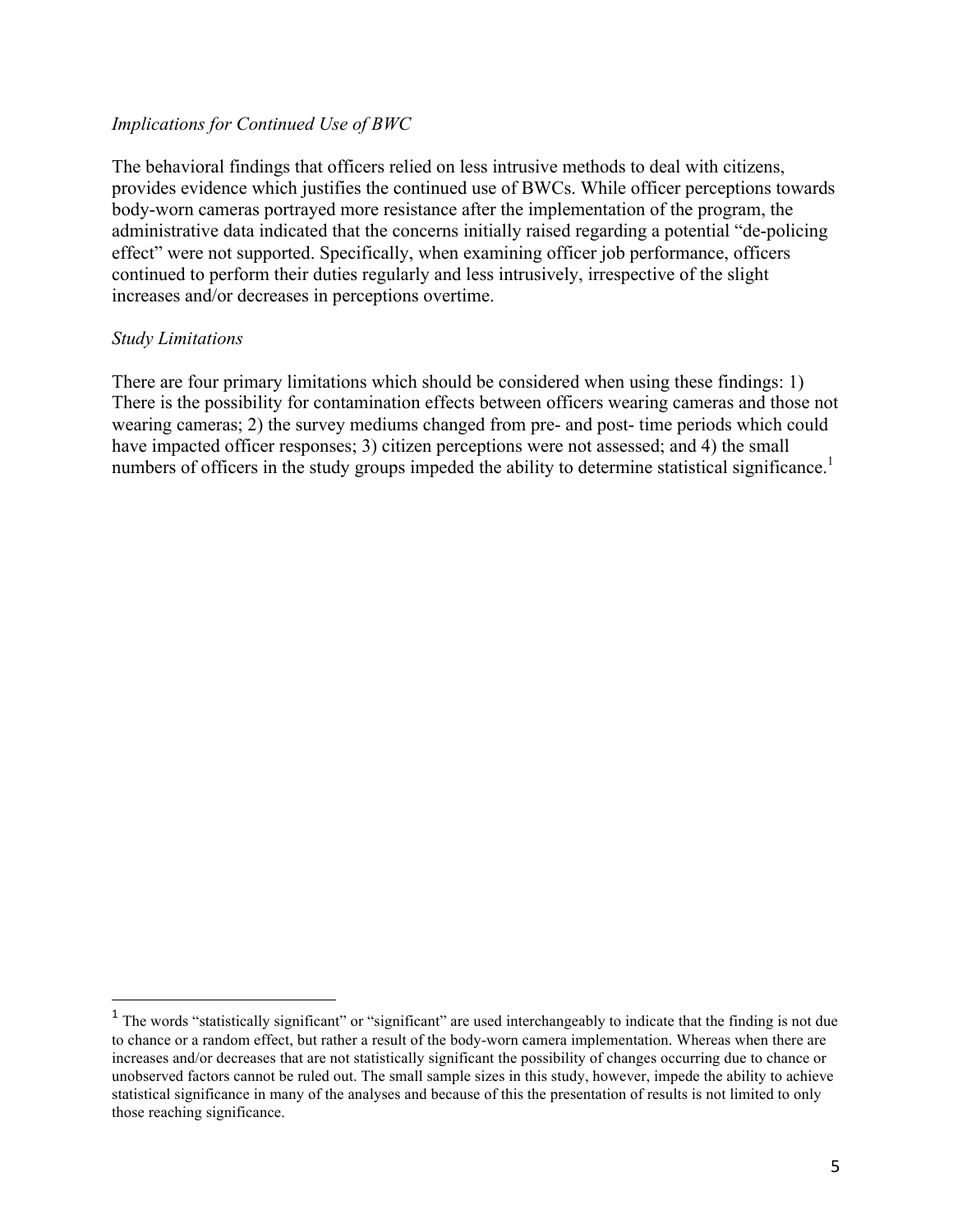## **I. Introduction**

#### *Emergence and Use of Body-worn Cameras Nationally*

The recent increased attention in body-worn cameras across police departments has been attributed to tensions in police-community relations, specifically that of minority communities (Hedberg, Katz, and Choate, 2016; Katz et al. 2015; Lum et al. 2015). There have been notable killings and use of force incidents of unarmed minorities across the United States, with some captured by citizens' cameras or dash cameras and some not captured at all. This has raised questions concerning the utility of cameras regarding use of force incidents. Thus, advocates and policy makers have pushed for body cameras as an accountability and transparency mechanism, as well as a solution to use of force issues.

In 2013, it was estimated that about a third of local police departments had already been using body-worn cameras (Reaves, 2015). By 2015, at least 30 state legislators were contemplating policies regarding the use of these cameras (BJA, 2016b). While body-worn cameras can be court ordered due to problematic police practices (e.g. New York Police Department), the rapid diffusion of body-worn cameras was encouraged by the federal government. In addition to the President's recommendation of body-worn cameras as an effective policing strategy (President's Task Force on 21<sup>st</sup> Century Policing, 2015), the U.S. Department of Justice led an initiative to fund the implementation of body-worn cameras for local police departments. The federal government provided \$20 million in grants in 2015 alone with plans to increase funding to \$73 million (BJA, 2016a, 2016b).

It has been posited that body-worn cameras can provide a plethora of benefits, including increased transparency and accountability, reductions in officer use of force, citizen complaints, and crime, officer and citizen compliance, enhanced police legitimacy, better evidence collection and documentation, training benefits, and assistance in court processes (see Ariel, Farrar, and Sutherland, 2015; Gaub et al. 2016; Miller and Toliver, 2014; White, 2014). However, concerns about privacy, health, excessive costs, and the possibility of police occupational culture thwarting implementation benefits have been raised (see Gaub et al. 2016; Hedberg, Katz, and Choate, 2016; Katz et al., 2015; White, 2014).

Although recent studies have been conducted on the implementation, effectiveness, and utility of body-worn cameras, this research is limited yet growing (Lum et al., 2015). Thus, this is in part the impetus for the evaluation of the Hallandale Beach Police Department's pilot program.

#### *Context of Police Department*

Hallandale Beach Police Department, located in Broward County, FL, has primary jurisdiction for the city of Hallandale Beach. The police department has approximately 144 employees with 60 sworn officers on road patrol, responsible for serving approximately 5 square miles. According to the U.S. Census's American Community Survey 2015 population estimates, Hallandale Beach has a population of about 35,000, with a median age of about 46 years and median income of \$34,216. The racial and ethnic breakdown for the city of Hallandale Beach is 34.0% Hispanic or Latino, 46.1% White, 17.0% Black or African American, and 1.5% Asian.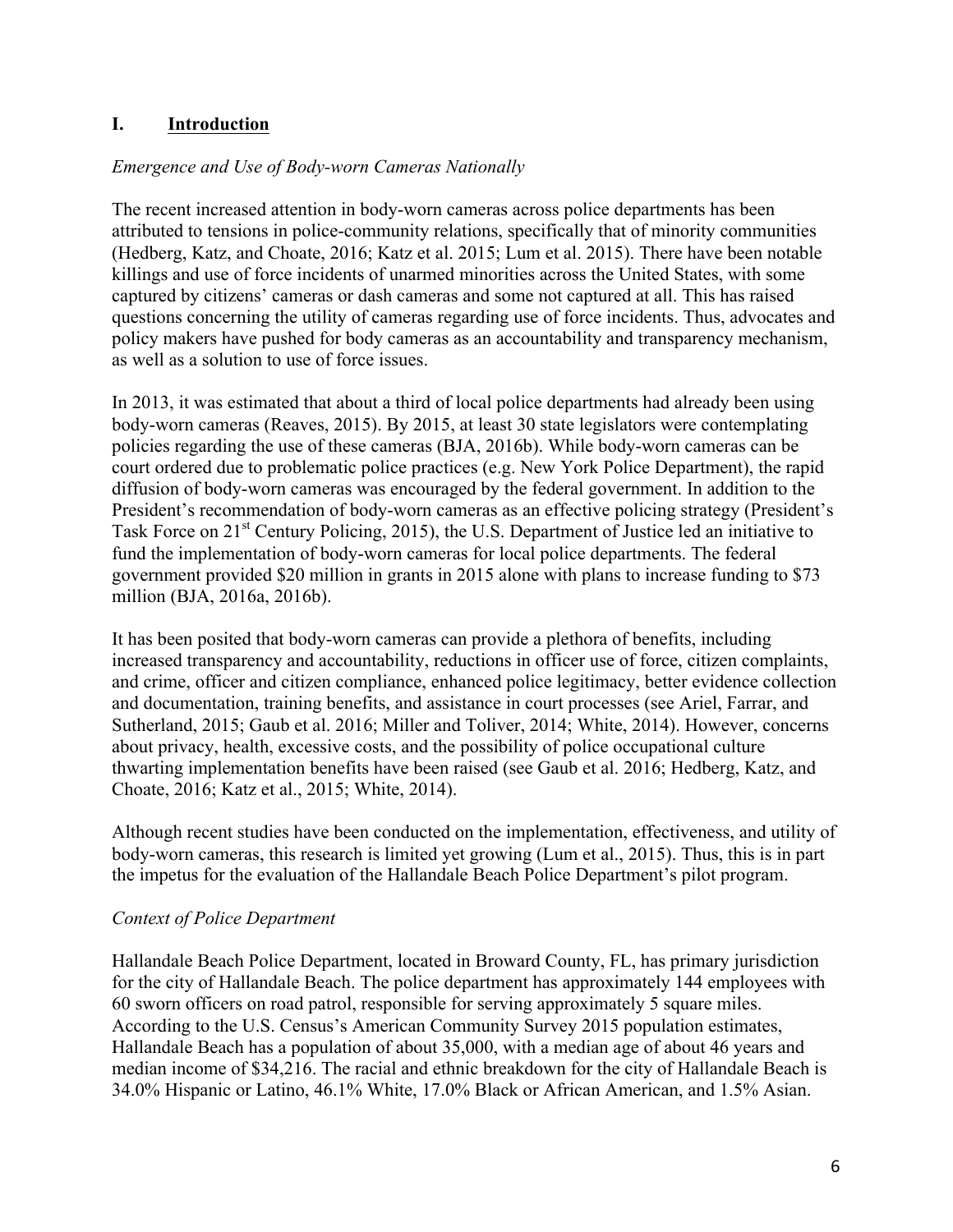Whereas the racial breakdown, as of April 2017, for the police department (sworn and non-sworn employees) is 27.8% Hispanic or Latino, 46.5% White, 23.6% Black or African American, and 1.4% Asian. 2

Between 2010 and 2015 violent crime and property crime rates for the city of Hallandale Beach decreased (see Figure 1). In comparison to neighboring cities, Hallandale Beach experienced some similar trends in crime rate overtime. Overall Hallandale Beach had similar violent crime rates to Dania Beach and Pembroke Park, yet higher violent crime rates than Miramar, Aventura, and Hollywood. The city had similar property crime rates as Dania Beach and Hollywood, which was lower than Aventura and Pembroke Park, but higher than Miramar.





#### *Motivation for the Project: Police-Community Relations in Hallandale*

In anticipation of and resistant to Hallandale Beach Police Department's pilot body-worn camera program, the Broward County Police Benevolent Association conducted its own survey of Hallandale police officers in June 2015. Their report showed an unwelcoming attitude towards body-worn cameras. Moreover, in 2015, the police department conducted an independent performance assessment of use of force, accountability and oversight processes, and technological needs. This assessment came about due to a series of officer-involved shootings experienced by the police department as well as a desire to transform the police department. Of note, this review highlighted community members' desire for better police-community relations and requests of body-worn cameras. However, there was a sentiment in the police department and by the police union that body cameras would lead to de-policing, thus negatively impacting

<sup>&</sup>lt;sup>2</sup> As of April 2017, the racial breakdown for officers specifically on uniformed patrol is 30.0% Hispanic or Latino, 48.3% White, 18.3% Black or African American, and 1.7% Asian.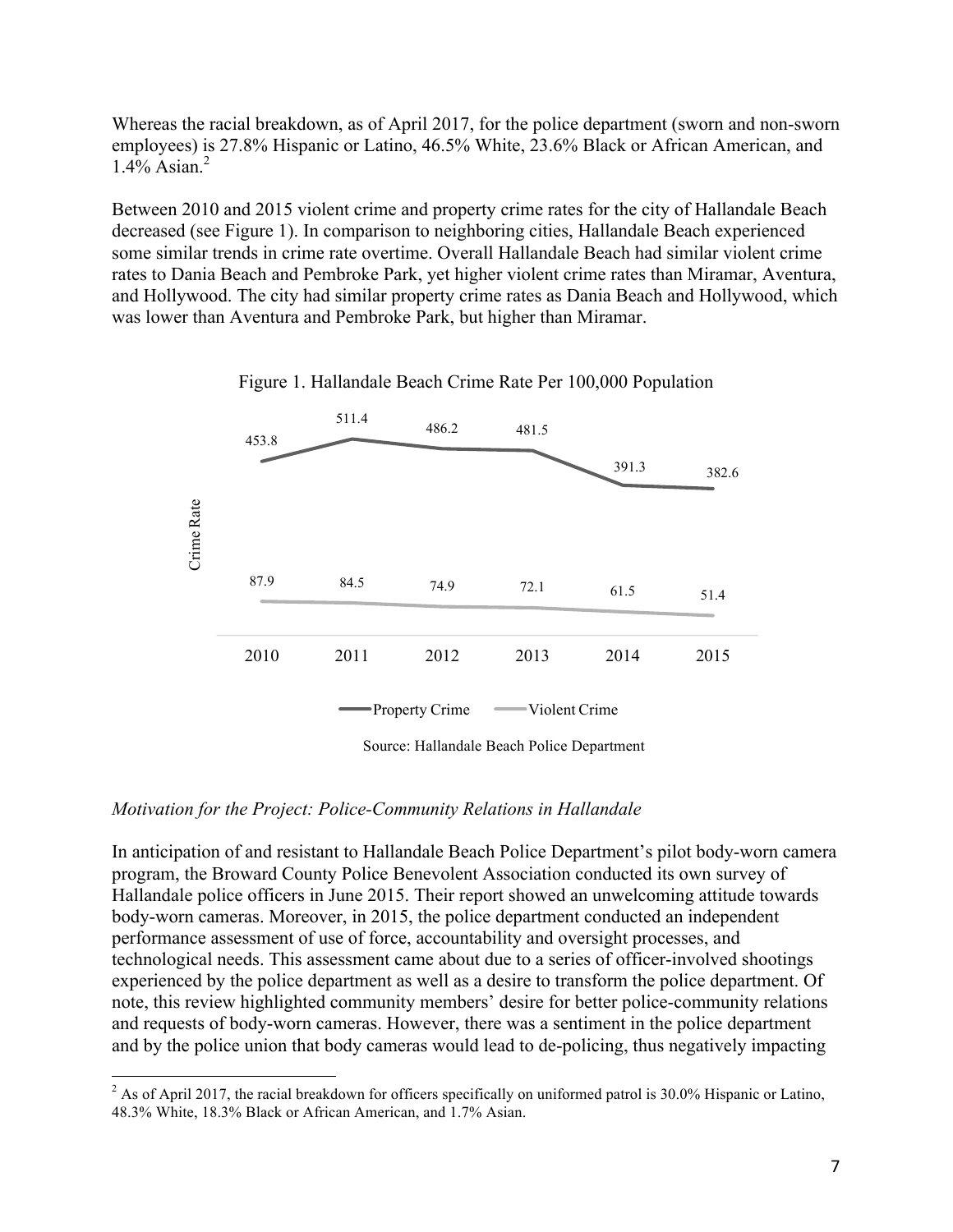officer job performance by inhibiting their undertaking of normal duties. Hence, investigating the possibility of any de-policing effect was of interest during the pilot program.

## *Background and Implementation of the Program*

Planning for the body-worn camera evaluation began in October 2015 with the purpose of understanding its utility for the Hallandale Beach Police Department specifically. The apparatus used was Taser International's Axon Flex. There was a mandatory activation policy set forth by the police department, which removed officer discretion in turning on/off cameras, except in certain sensitive situations (e.g. sexual battery, issues with minors, in hospitals due to HIPAA laws, etc.). In attempts to establish a culture of trust and integrity within the police department, the general order mandated that supervisors could not watch camera footage without notifying the specific officer involved. Additionally, supervisors could only watch specific footage when identifying training concerns, as a follow up to complaints or reviewing evidence in criminal matters. Officers could review their own footage for writing reports, preparing for court, disciplinary matters, or training purposes.<sup>3</sup>

## **II. Overview of Prior BWC Research**

The implementation of police body-worn cameras rapidly increased across the United States and United Kingdom during the past decade. It has been theorized that BWCs are perceived to bring a civilizing effect by improving the behavior of both police officers and citizens as they understand their actions are reviewable. Despite this growing interest in the use of BWCs, research has only begun to evaluate the impact of body camera technology on officer performance and perceptions as well as citizen behavior, with little to no research on citizen perceptions.

## *Officer Performance*

When trying to understand the impact of BWCs on officer performance, studies have primarily examined three outcome measures: arrest, use of force, and citizen complaints. Two seminal studies conducted in the U.K.: Plymouth Head Camera Project England (Goodall, 2007) and Renfrewshire/Aberdeen Studies in Scotland (ODS Consulting 2011), are the pioneers of empirical research on body-worn cameras. In 2006, the Plymouth Police Department initiated a seventeen-month BWC pilot program using fifty cameras. This evaluation relied on a quasiexperimental design comparing officers who wore cameras to those who did not. The findings indicated a reduction in citizen complaints against officers wearing cameras and an increase in evidentiary quality (Goodall, 2007). Two police agencies in Scotland: Renfrewshire (2008) and Aberdeen (2010), launched the BWC program with thirty-eight and eighteen body cameras,

 $3$  It is important to note that since the police department was not monitoring the body camera recordings routinely. the intended impacts of the body cameras may not be as strong because the accountability mechanism associated with monitoring behavior is further removed. For instance, if officers are recording, but know that their video will not be viewed by supervisors unless a complaint happens or a serious incident (which is reported relatively rare for Hallandale Beach), then the body camera may not impact officer behavior in the theorized way (e.g. through fear of consequences, notions of being watched, etc.).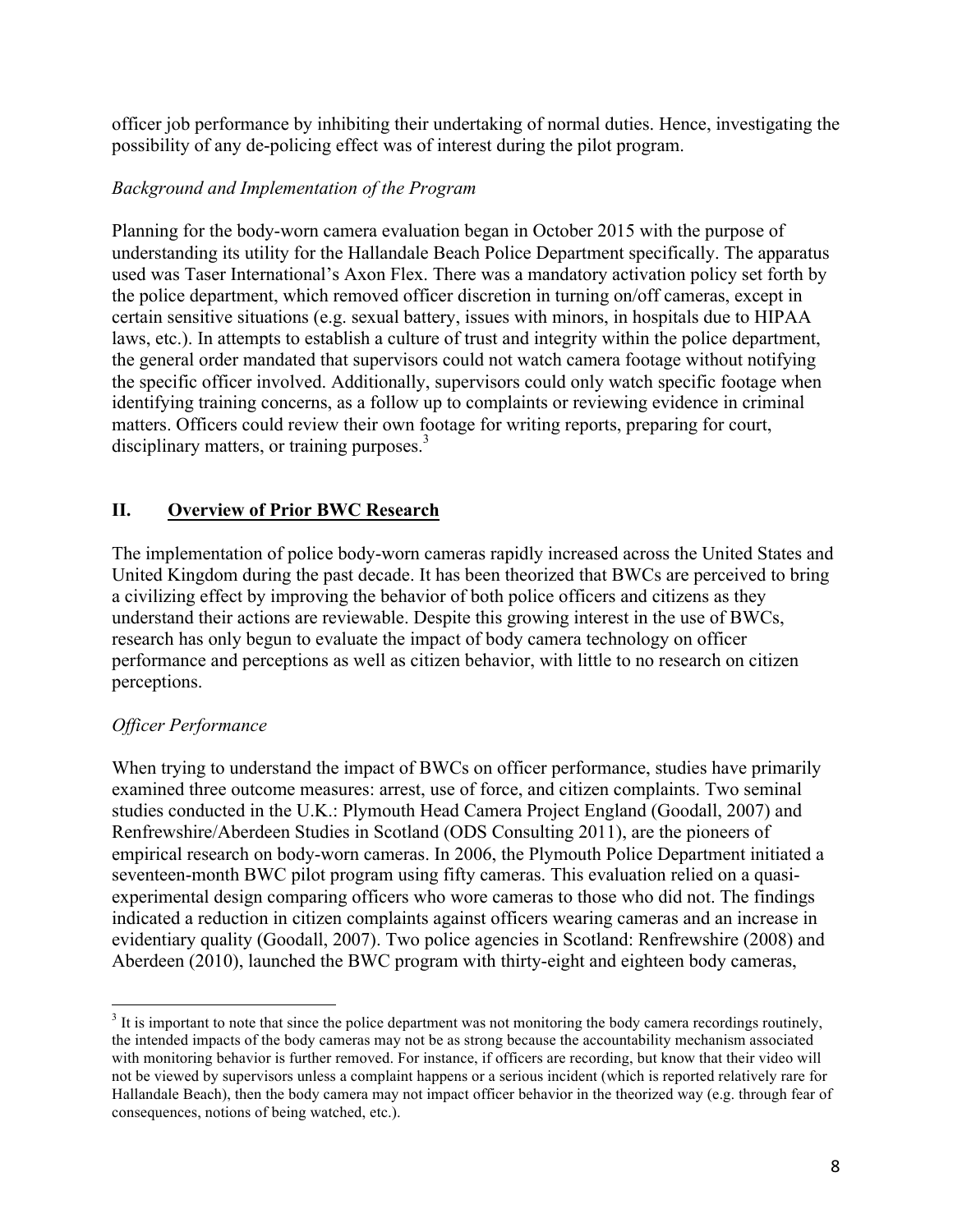respectively. This evaluation also reported an improvement in addressing citizen complaints (ODS Consulting, 2011).

Rialto Police Department in California was the first police agency in the United States to experiment and evaluate the BWC technology in 2012 (Ramirez, 2014). Utilizing a time-series randomized control design, fifty-four officers were randomly assigned to two groups, those wearing cameras versus those not wearing cameras, on a weekly basis. The results showed that police use of force dropped by 50% and complaints against officers reduced by 88% (Ariel et al., 2015).

In 2013, Mesa (AZ) Police Department conducted a one-year BWC evaluation program using a quasi-experimental design with fifty officers wearing body cameras (25 volunteers and 25 randomly assigned) (MPD, 2013; Roy, 2014). Following the BWC implementation, citizen complaints against officers wearing BWCs dropped by 60%, whereas the analysis revealed a 36% increase in complaints against officers not wearing BWCs. In the same year, Phoenix (AZ) Police Department conducted a fifteen-month quasi-experimental study with fifty-six officers with body-worn cameras and fifty comparison officers. The analysis revealed results like Mesa Police Department, with a 22% decline in citizen complaints for the officers with body cameras and a 10% increase in citizen complaints against the officers without cameras (White, 2013; Katz et al., 2015). In a randomized control trial conducted by the Orlando (FL) Police Department, forty-six officers were assigned to wear body cameras and forty-three officers were assigned without a body camera. The findings showed reductions in both use of force and citizen complaints for the officers wearing cameras following the implementation of the program (Jennings et. al, 2014).

More recently, an evaluation of the Denver (CO) Police Department found that body cameras are associated with decreases in complaints of officer use of force as well as arrests, but increases in complaints of officer misconduct (Ariel, 2017), whereas in Spokane (WA) overall complaints decreased dramatically because of BWCs (White et al., 2017). There are several studies which provide support for the civilizing effect of the BWC implementation: Rialto Police Department BWC program (Ariel et al., 2015), the Isle of Wright BWC project, England (see: Ellis et al., 2015), and more recently in the British context as well (see: Henstock and Ariel, 2017). However, despite these positive findings, there are still studies which have produced negative or mixed findings, suggesting that body cameras lead to no significant change in use of force (Edmonton Police Service, 2015; Ariel, 2017), no reduction in complaints (Grossmith et al., 2015), and even an increase in arrest (Katz e. al, 2015; Morrow et. al, 2016).

## *Officer Perceptions*

Several evaluations have explored officer perceptions concerning the BWC technology (MPD, 2013; Owens et al., 2014; Katz et al., 2015; and Guab et al., 2016). Two major themes arise in these studies. The first theme relates to the evidentiary value of body cameras: 78-80% of the officers surveyed in the Mesa (AZ), Phoenix (AZ), Tempe (AZ), and Spokane (WA) evaluations suggest that BWCs increase the quality of evidence (MPD, 2013 and Guab et al., 2016). Similar results were found in the Essex (England) Police Department (Owen et al., 2014). The second theme relates to changes in officers' perceptions: in three BWC evaluations (Phoenix, AZ,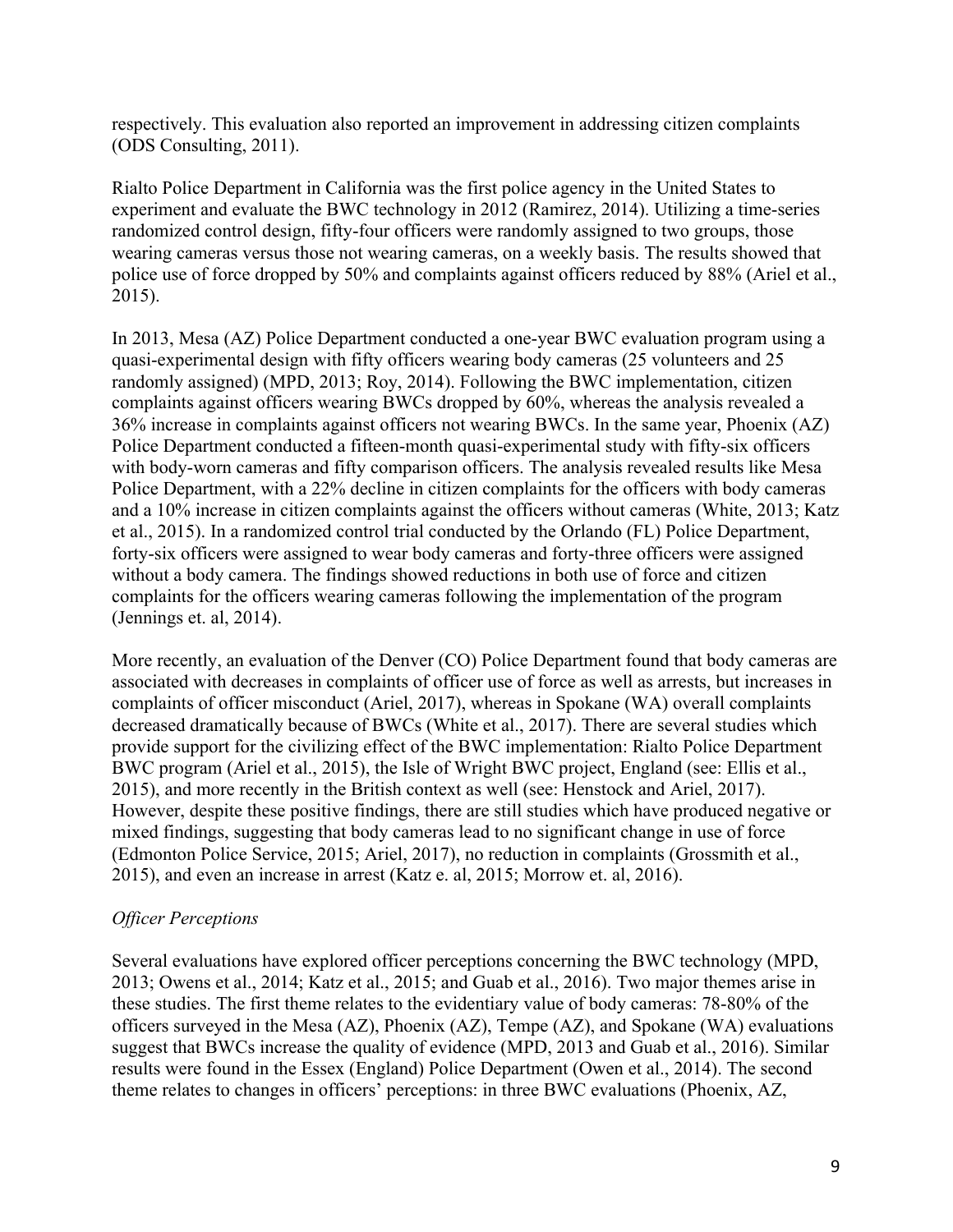Spokane, WA, and Tempe, AZ) officers' opinions changed over time. The results of the Phoenix BWC study revealed that officer perceptions of the ease of use and benefits of BWCs significantly enhanced, however their concerns regarding the evidentiary value of the technology also increased (Katz et al., 2015). The Tempe (AZ) and Spokane (WA) evaluations, however, showed greater improvements in officer perceptions regarding the positive impact of BWCs for officers and citizens (Gaub et al., 2016).

## *Citizen Behavior*

The research assessing the impact of BWCs on citizen behavior is much more limited. Nonetheless, a few studies have looked at crime trends and assaults against officers. The studies done in Renfrewshire and Aberdeen Police Departments showed reductions in crime as well as in the likelihood of assaults against officers (ODS Consulting, 2011). Similarly, the Spokane (WA) Police Department found no relationship between the likelihood of officer injuries and the presence/use of BWCs (White et al., 2017). However, the results of a multi-site study found that BWCs increase the chance of officers being assaulted by citizens (Ariel et al., 2016). Due to the limited and mixed results found regarding citizen behavior, more rigorous research is needed to understand the impact of BWCs on citizens, specifically as it pertains to violence against police officers.

Despite the growing popularity of BWCs, there is much to learn about this innovative technology. Given the reviewed literature, there are several major gaps in the BWC research. Thus far, arrest, use of force, and complaints have been considered as the key performance outcomes of BWCs. Yet, traffic citations and field contacts have not been examined in previous published research. In terms of police officer perceptions, research needs to better track changes in officers' opinions before and after body camera utilization to fully understand the factors impacting the change of perceptions.

## **IV. Methods**

#### *Research Objectives*

This study evaluates the impact of using body-worn cameras on police officer perceptions and behavior (namely if there was a de-policing effect of body cameras on officer behavior). First, a survey was conducted to measure officers' receptiveness and satisfaction of the BWC implementation over time. Subsequently, a series of secondary administrative data of officer behavior was obtained from the police department to see if the deployment of BWCs changed officer performance over time.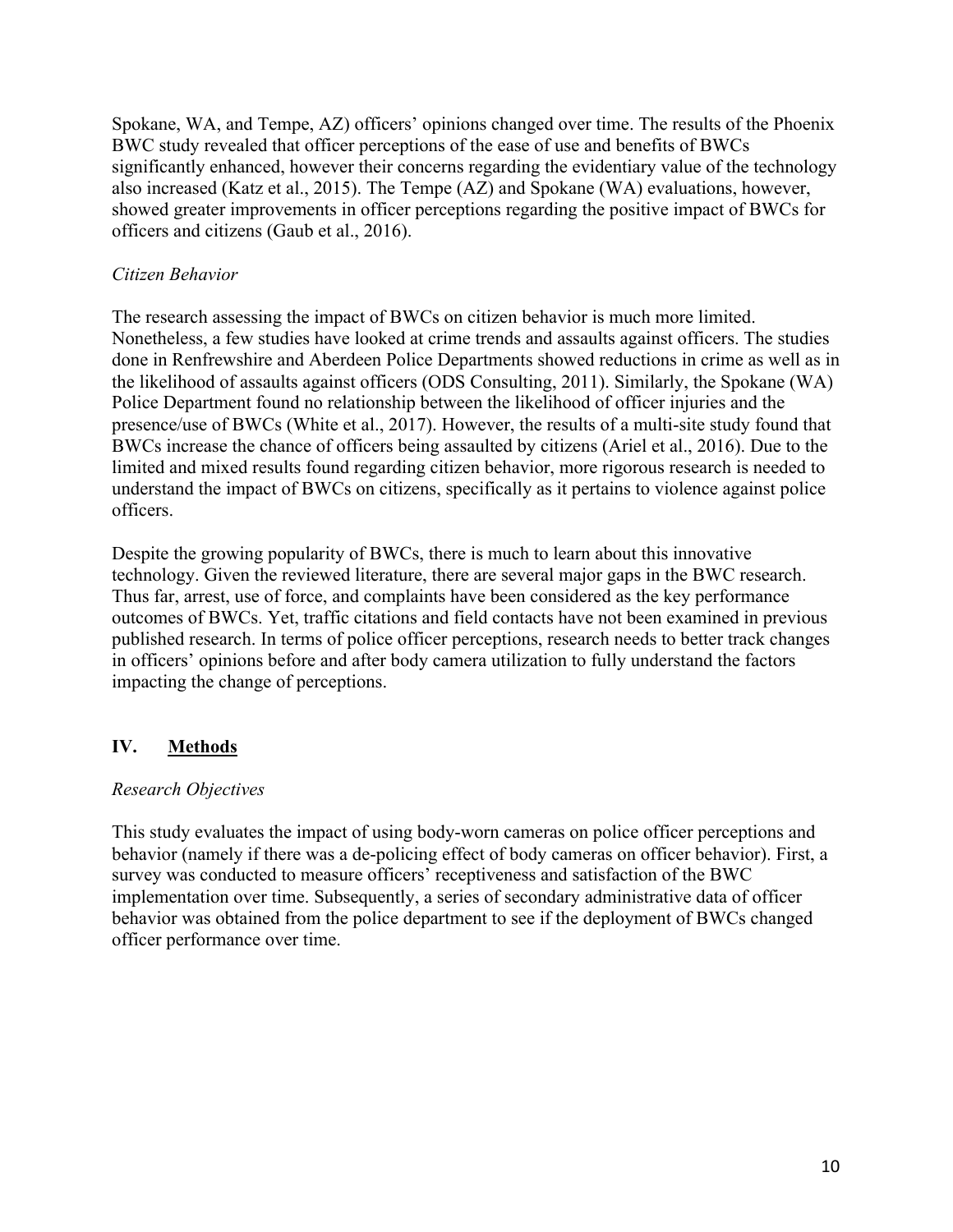#### *Research Questions*

Given the gaps in previous literature and our research objectives, four questions were addressed in this study:

- 1) In what ways do body-worn cameras impact officer job performance?
- 2) Does the use of BWCs result in any decreases in officer job performance (e.g. de-policing effect)?
- 3) How do officers feel about body-worn cameras?
- 4) How do officer perceptions change over-time?

## *Research Design and Methodology: Establishing the Pilot Program*

During the pilot program, 28 body-worn cameras were disseminated in two stages over a year. During stage one, referred to as the volunteer stage, some officers were given the option to volunteer to be a part of the pilot program. However, during this stage, all Patrol Sergeants were required to sign up, totaling 8 sergeants and an additional 8 officers who volunteered to participate. Training for participants during this stage began in December 2015, with implementation mid-December. During stage two, referred to as the randomized stage, officers were randomly selected to participate in the pilot program through a stratified sampling method. The stratification was necessary to ensure that the total number of officers with body-worn cameras were proportionately dispersed across the various work shifts. There was a total of 12 officers randomly chosen during this stage, and training began in February 2016, with implementation mid-February. The two-staged deployment of body-worn cameras produced a quasi-randomized experimental design. The initial sample consisted of 28 officers wearing body cameras (treatment group), and a total of 25 officers not wearing body cameras (control group). Thus, the design took on the following arrangement (see Table 1):

|                         | Pre              | <b>Phase 1</b> | <b>Phase 2</b> | Post           |
|-------------------------|------------------|----------------|----------------|----------------|
| $T_1$ (n=16; Volunteer) | $\mathbf{U}_1$   |                |                | $\mathbf{U}$   |
| $T_2$ (n=12; Random)    | $\mathbf{U}_1$   |                |                | O <sub>2</sub> |
| Control ( $n = 25$ )    | ( ) <sub>1</sub> |                |                | $\mathbf{O}_2$ |

| Table 1: BWC Evaluation Research Design |  |
|-----------------------------------------|--|
|-----------------------------------------|--|

Notes:  $Q = Data observation$ :  $X = BWC$  introduced.

#### *Data Collection*

The collection of data was conducted in two phases using a multi-method analysis to fully understand the impact of the body-worn cameras. The first phase was completed prior to the implementation of the BWC program (pre) and the second phase was done after officers began wearing body cameras (post). A survey instrument was used to gauge perceptions and attitudinal changes over time (both before and after the implementation of the pilot program). This included approximately 20 categories of statements and questions, using a mixture of Likert scales, open ended questions, and closed ended demographic questions. The pre-survey was collected in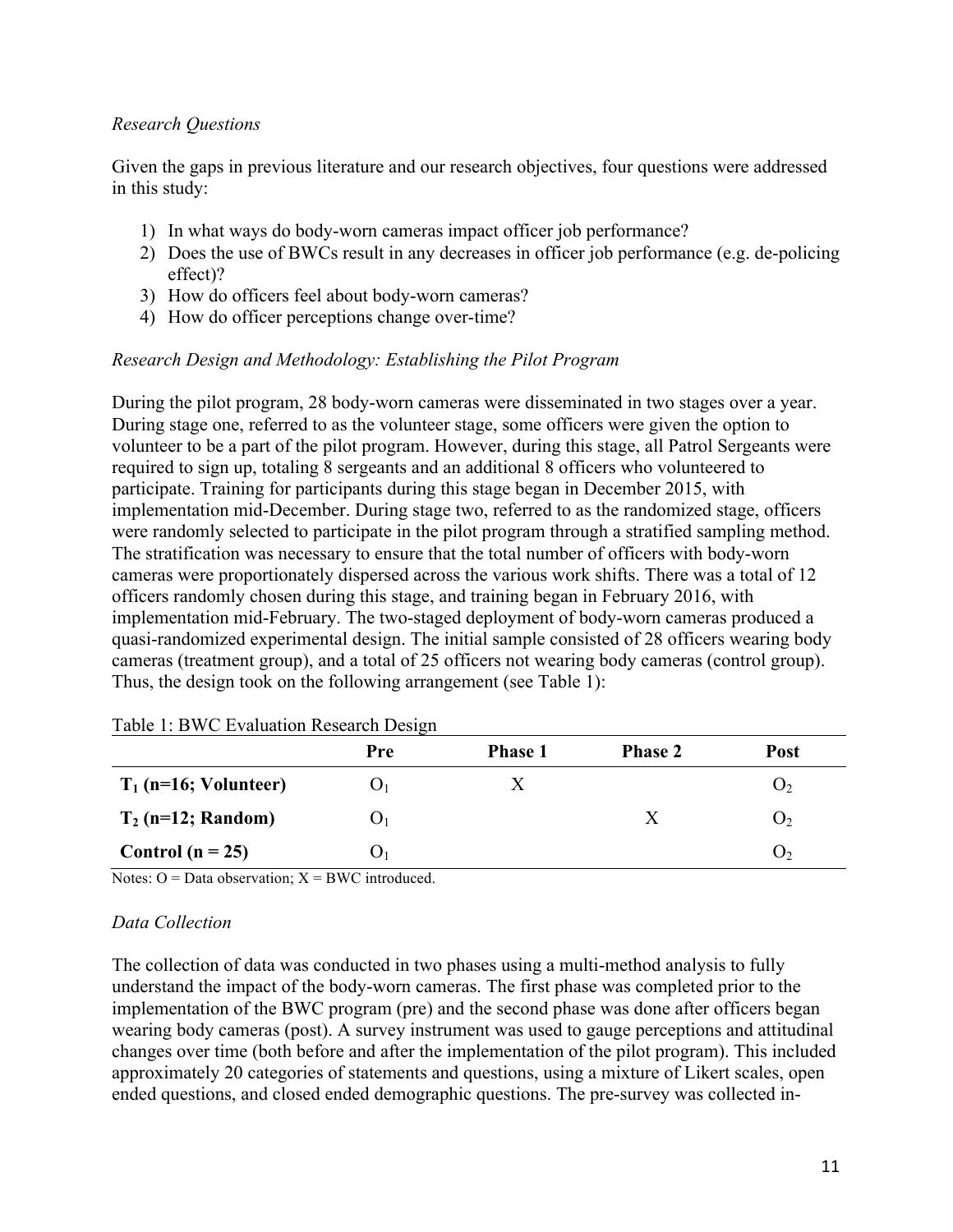person via BWC training days and roll call meetings. Most pre-survey data collection spanned from December 2015 to January 2016, with a total response rate of  $90.2\%$ <sup>4</sup>. The post-survey was collected using an online survey distribution platform, Qualtrics, <sup>5</sup> approximately 8 months after the implementation of the cameras. The post-survey data collection occurred between September 2016 and October 2016, with a response rate of 84.3%. Additionally, secondary data were collected for both the pre- and post-time periods which assessed officer performance outcomes. The key measures included: arrests, citations, field contacts, external complaints, use of force, assaults on officer, and non-violent resistance. This data was collected for each month in the pretime period (January 2015-December 2015) and post-time period (January 2016-December 2016). The data collected was at the individual officer level and it was aggregated for treatment and control groups accordingly.

## **V. Findings of Officer Behavior using Administrative Data**

The secondary data analysis provided insight into whether the implementation of BWCs had affected the actual behavior of police officers. Due to the context of this police department, of keen interest was to investigate if there was a de-policing effect associated with body cameras.

#### *Sample Size*

While there was a total of 28 officers who wore body cameras during the study period, the final sample size for the analysis purposes consisted of 26 officers wearing BWCs. Two officers were removed because they did not have sufficient data prior to the implementation of body-worn cameras (during the pre-time period). For those two officers, the only data available for the key outcome measures was for the year 2016, which was the post-time period after officers began wearing BWCs.

#### *Analytical Approach*

Officers' behavioral data were collected at the individual level and aggregated by treatment and control groups across both time periods. The analysis assessed for temporal changes in outcome variables following the use of BWCs as well as for differences between the treatment and control groups. For each outcome variable, the percent change from 2015 (pre-period) to 2016 (postperiod) was measured for both officers who wore the BWCs and those who did not. Finally, ttests were conducted to see if there was a significant difference before and after the implementation of BWCs for each outcome variable. Because the low sample sizes were also accompanied with high levels of missing data within monthly figures, the ability to detect statistical significance was limited. To account for this, a multiple imputation procedure was

<sup>&</sup>lt;sup>4</sup> The dates for the pre-period spanned until January to encompass both the volunteer and random stages which each had different start dates (volunteer officers began in December and randomly selected officers began in February). Additionally, for the pre-survey, there were four surveys retained where the officers were in the overall treatment group (wearing body cameras) yet completed surveys after the implementation of the cameras. For these four officers, they completed surveys within 2-3 weeks following the implementation of the body-worn camera program. One officer was in the volunteer officer group and the remaining three were in the randomly selected group.

 $<sup>5</sup>$  Qualtrics aids research by providing an online platform that enables people to conduct surveys, feedback, and polls</sup> using a variety of distribution methods. It also performs preliminary analysis of results.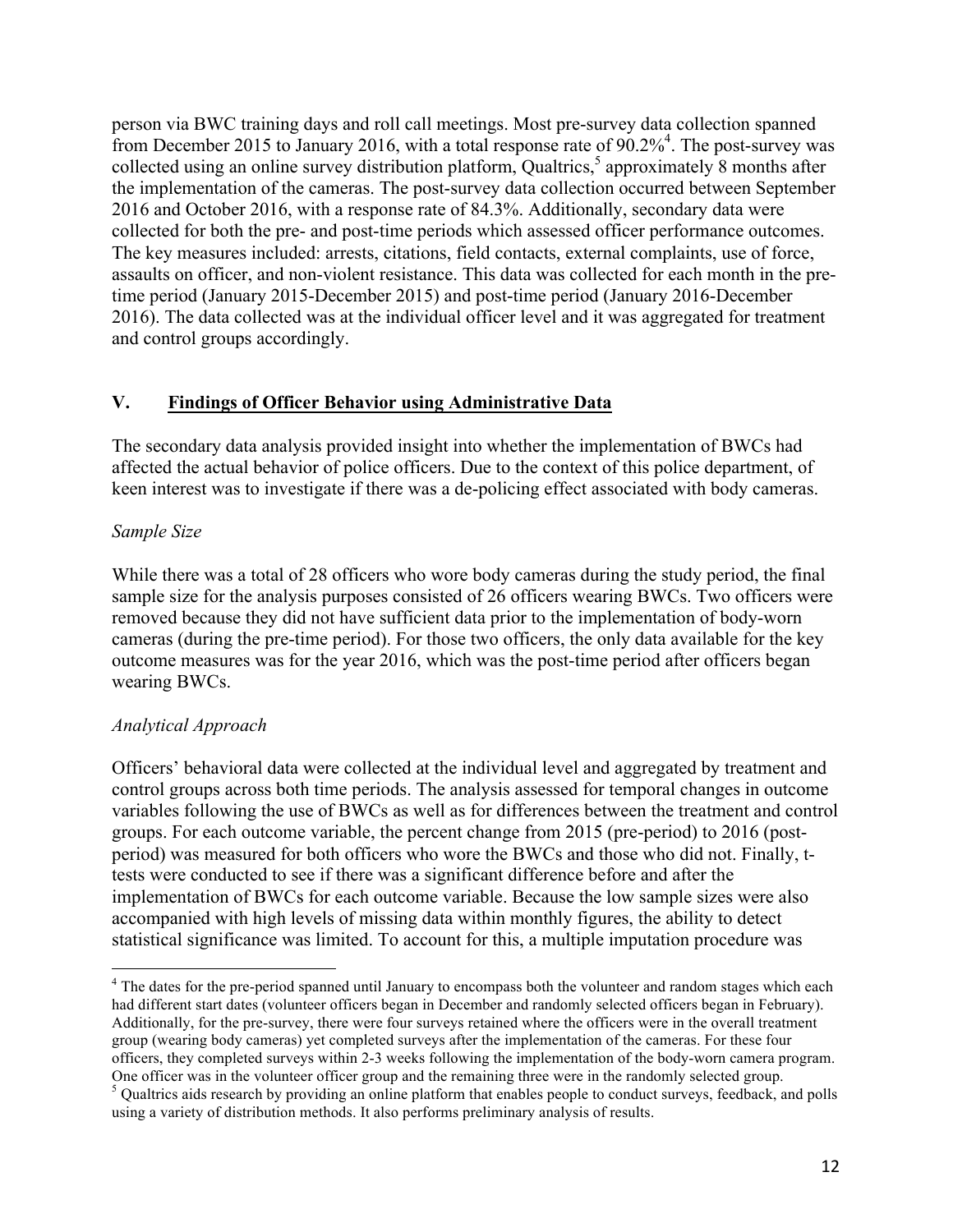used for the variables with the least amount of missing information. These variables included arrests, field contacts, and citations. Imputations were not carried out for the remaining outcome measures since the extent of the missing information was too high, with more than 75 percent being absent. The statistical significance levels reported for those three variables (arrests, field contacts, and citations) are based on the imputed data (see Appendix for more on the multiple imputation).

#### *Summary of Findings*

Table 2 presents the results of the analysis on officer performance. Overall, the analysis revealed that the use of body-worn cameras does have an impact on officers' behavior but it does not hinder their job performance. In other words, there is no de-policing effect, but rather officers are still performing their regular duties despite the use of cameras. Additionally, officers tended to rely on less intrusive methods of dealing with citizen encounters. The results for each outcome variable are presented below in Table 2. To observe the yearly trends, a monthly breakdown of each outcome measure for both years 2015 and 2016 is reported in the Appendix.

|                                         | <b>Treatment</b> $(n=26)$ |                    |                   | Control $(n=25)$  |                    |                   |  |
|-----------------------------------------|---------------------------|--------------------|-------------------|-------------------|--------------------|-------------------|--|
| <b>Outcomes</b>                         | Pre-BWC<br>(2015)         | Post-BWC<br>(2016) | Percent<br>Change | Pre-BWC<br>(2015) | Post-BWC<br>(2016) | Percent<br>Change |  |
| Arrests <sup>†</sup>                    | 409                       | $343*1$            | $-16.1%$          | 436               | $397*1$            | $-8.9\%$          |  |
| <b>Field Contacts</b> <sup>†</sup>      | 282                       | 359**              | 27.3%             | 365               | 330                | $-9.6\%$          |  |
| <b>Citations</b> <sup>†</sup>           | 2091                      | 2433               | 16.4%             | 2197              | 1968               | $-10.4\%$         |  |
| <b>Use of Force</b>                     | 15                        | 12                 | $-20.0\%$         | 12                | 9                  | $-25.0\%$         |  |
| <b>Complaints</b>                       | $\overline{4}$            | $\overline{2}$     | $-50.0\%$         | $\overline{4}$    | 6                  | 50.0%             |  |
| <b>Assaults on</b><br><b>Officers</b>   | 3                         | 7                  | 133.3%            | $\overline{4}$    | 8                  | 100.0%            |  |
| <b>Non-Violent</b><br><b>Resistance</b> | 27                        | 25                 | $-7.4\%$          | 39                | $23*$              | $-41.0\%$         |  |

Table 2: Treatment and Control Group Comparisons: 12 Month SUM (2015-2016)

\*significant at the .05 level; \*\*significant at .01 level; \*\*\*significant at .001 level.

† Significance test results reported based on multiple imputation data. See Appendix.

1. Significant difference between post treatment and post control found.

#### *Arrest*

There was a reduction in the number of arrests after the implementation of BWCs. Officers wearing body-worn cameras experienced a decrease of 16.1% in arrests, whereas officers not wearing cameras experienced only an 8.9% reduction. Thus, the reduction in arrests by officers wearing BWCs was almost twice that of officers not wearing the cameras. However, it is important to note that this change in arrest patterns did not reach statistical significance with the reported data, suggesting that the reduction could be attributed to chance. Given the dominant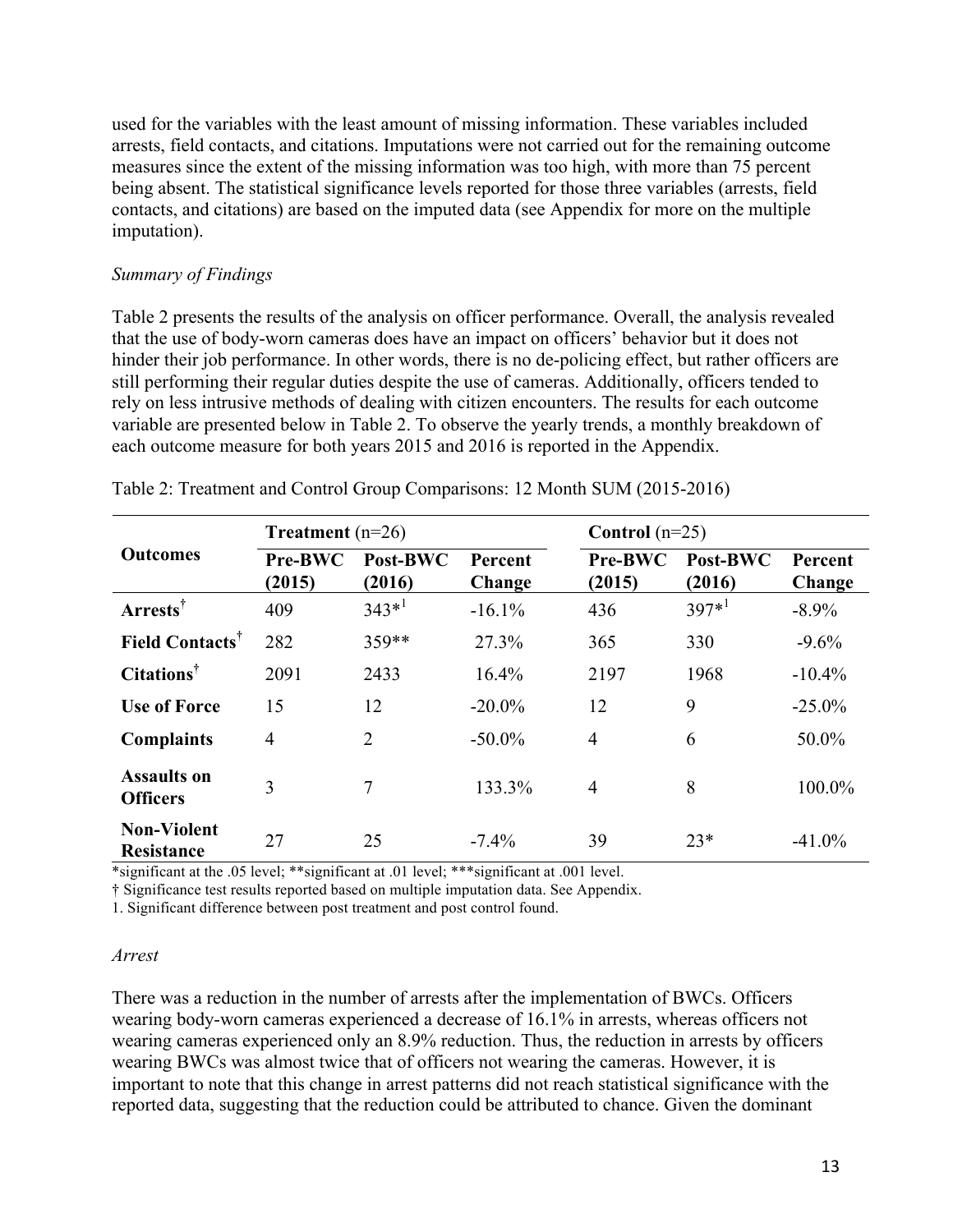sentiment in the police department that the use of body cameras would stop policing, one interpretation here is that non-significant differences may suggest that officers are performing their normal duties, including arrests. Following the multiple imputation for missing monthly values, an independent-samples t-test was again conducted to compare arrests between BWC wearing officers and the control sample. There was a significant difference in arrests for officers with BWCs ( $M = 27$ ,  $SD = 4.9$ ) and those without ( $M = 31$ ,  $SD = 5.8$ ) in the post evaluation period; t  $(42) = 2.51$ ,  $p = 0.016$ . These results, in turn, suggest that the use of BWCs in fact reduce the likelihood that officers will utilize arrest to resolve incidents.

#### *Field Contacts*

The field contacts conducted by officers in both the treatment and control groups were included as a measure of officer proactivity. There was an increase of 27.3% in the total number of field contacts for officers wearing BWCs, while officers without cameras experienced a decrease of 9.6% in total field contacts. Albeit, both percentage changes failed to reach statistical significance in the sample with missing values. Field contacts may not be a reliable measure of officers' actual proactivity as they are self-reported, however, they can be a good measure of officers' willingness in reporting self-initiated activities. Thus, officers who wore body cameras were more likely to report field contacts following BWC implementation, while control officers were less likely to report such self-initiated activity.

After the multiple imputation for missing monthly values, an independent-samples t-test was again conducted to compare the number of field contacts between BWC wearing officers and the control sample. There was a significant increase in the number of field contacts for officers with BWCs in the pre  $(M = 12, SD = 10.9)$  versus post  $(M = 21, SD = 12.8)$  evaluation period; t (54)  $= -2.84$ ,  $p = 0.006$ . There was no statistically significant change in the level of field contacts among officers not wearing BWCs. These results, in turn, suggest that the use of BWCs increases police activity with citizens.

#### *Traffic Citations*

The total amount of tickets given by officers wearing BWCs increased by 16.4%, while for officers not wearing BWCs the total amount decreased by -10.4%. <sup>6</sup> Thus, there was a 26.8 percentage point difference between the treatment and control group changes from pre- to postperiods. According to the statistical tests, the changes in citations from before and after the implementation of BWCs, for both treatment and control groups, were not statistically significant. Following multiple imputations of missing data, the differences approached statistical significance but fell short.

 $6$  Potential reasons for the increase in citations in the treatment group needs further exploration, however one possible explanation may be that cameras remove officer discretion. When an officer is giving a ticket to someone they have the option to let them off with a warning. Officers wearing cameras may feel that by doing so they are risking the chance of receiving a sanction by supervisors.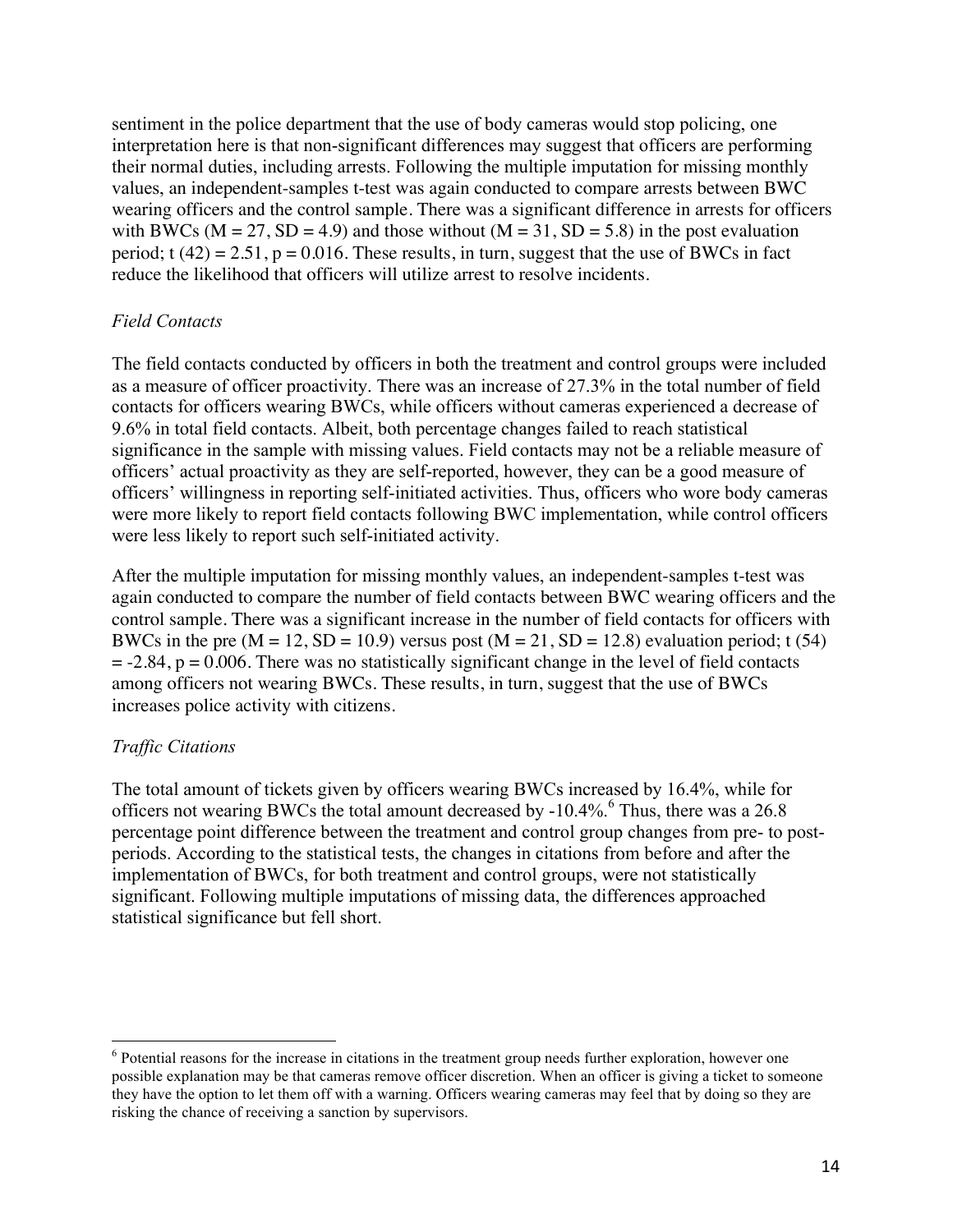#### *Use of Force*

The analysis revealed that use of force by both treatment and control officers slightly decreased, however; this also was not a statistically significant reduction. The total number of use of force incidents by officers wearing body cameras dropped by 20% in the post-BWC period, whereas for officers not wearing body cameras there was a decrease of 25%. However, due to the low number of use of force incidents, the changes in use of force cannot be confidently assessed herein. Further investigations with data over longer periods of time are needed to better explain these changes.

## *External Complaints*

The total number of external complaints against officers wearing cameras decreased by 50%; however, the total number of complaints for officers without cameras increased by 50%. Neither changes between pre- and post-periods for treatment nor control groups were significant. It is worth noting that the high percentage changes in both treatment and control groups are due to the low number of total external complaints in the years 2015 and 2016 and thus should be interpreted with caution.

#### *Assaults on Officers*

The total number of assaults against officers wearing cameras and those without increased by 133% and 100%, respectively. However, these differences between the pre-and post-periods for each group were not significant. Like the number of complaints and use of force incidents, the assaults against officers had low base numbers and thus should be interpreted with caution.

#### *Non-Violent Resistance*

The suspects' non-violent resistance towards police officers were also examined. The analysis indicated a 7.4% reduction in resistance towards officers wearing cameras, while there was a 41% decrease in resistance towards officers without cameras. While no significant difference was found in the treatment group before and after wearing BWCs, the difference between preand post for the control group was significant.

## **VI. Findings from Officer Perception Survey**

Surveys were conducted to understand how officer perceptions regarding body-worn cameras changed over time. Overall, officer's perceptions did change following the implementation of body-worn cameras.

#### *Survey Sample*

The sample included only road patrol officers and sergeants (n=51), which accounted for all officers that had the potential to wear a body-worn camera in the future. The pre-survey time period lasted roughly from December 2015-January 2016, whereas the post-survey time period was from September-October 2016.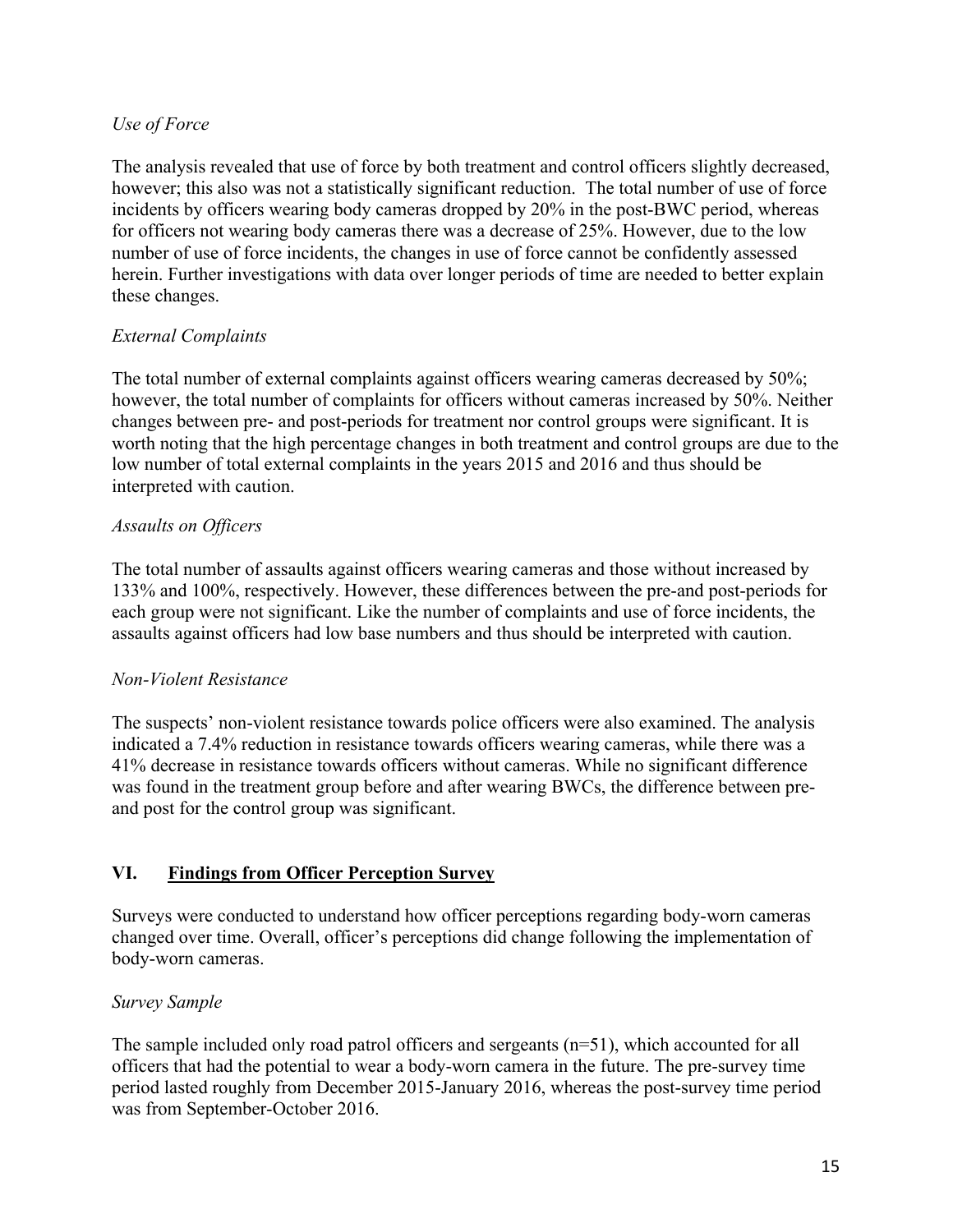#### *Distribution Method*

The survey was distributed using two different mediums across the two time periods. The presurvey, conducted prior to the implementation of BWCs, was distributed in person at the police department during BWC training days and officer roll calls. Although collecting surveys in person allowed for a higher response rate, due to the difficulties in tracking down officers to take surveys in person the distribution method changed for the post-survey. The post-survey, implemented after the implementation of BWCs, was distributed online, via Qualtrics, to all the officers on road patrol at the time.

#### *Findings*

The findings portrayed that perceptions by road patrol officers changed since the implementation of body-worn cameras. Overall, there was a downward trend in positive feelings about the use and effectiveness of BWCs. Generally, officers in the control group (not wearing body cameras) and the treatment group (wearing body cameras) exhibited this same trend in perceptual changes. Tables 3 through 7 each display findings for the treatment and control groups. For a detailed breakdown of all survey questions asked and perceptual changes by control and treatment groups see the Appendix.

#### *Written Comments*

In assessing the written comments by officers, both before and after the implementation of BWCs, there were key themes noted. Below there is a summary of all the comments provided by officers for each of the questions asked during the pre-survey and post-survey.

#### Pre-Survey: Why did you decide to/not to volunteer for the BWC pilot program?

There were a total of 37 comments by officers in response to why he or she either chose to or declined participation during the initial volunteer call to wear body cameras.

In 37.8% of the comments, officers expressed that they volunteered for the program. Most officers who volunteered sought to be an example for others, to help, to learn/understand about BWC usage, and/or to get hands on experience. Whereas less officers who volunteered felt bodyworn cameras were inevitable and/or could provide positive benefits.

In 62.2% of the comments, officers expressed that they did not volunteer for the program. For those who did not volunteer, most officers simply did not agree with, want or need body cameras. Other often repeated comments were officers perceptions of the negative effects of BWCs, which included taking officer discretion away, adding stress by focusing officer attention on the camera and on how their actions will be interpreted, the legality of the program, and liability issues. Sparingly officers made other comments on BWCs diminishing officer privacy and integrity, wasting money, being hard to adjust to, and not understanding the reason for BWCs.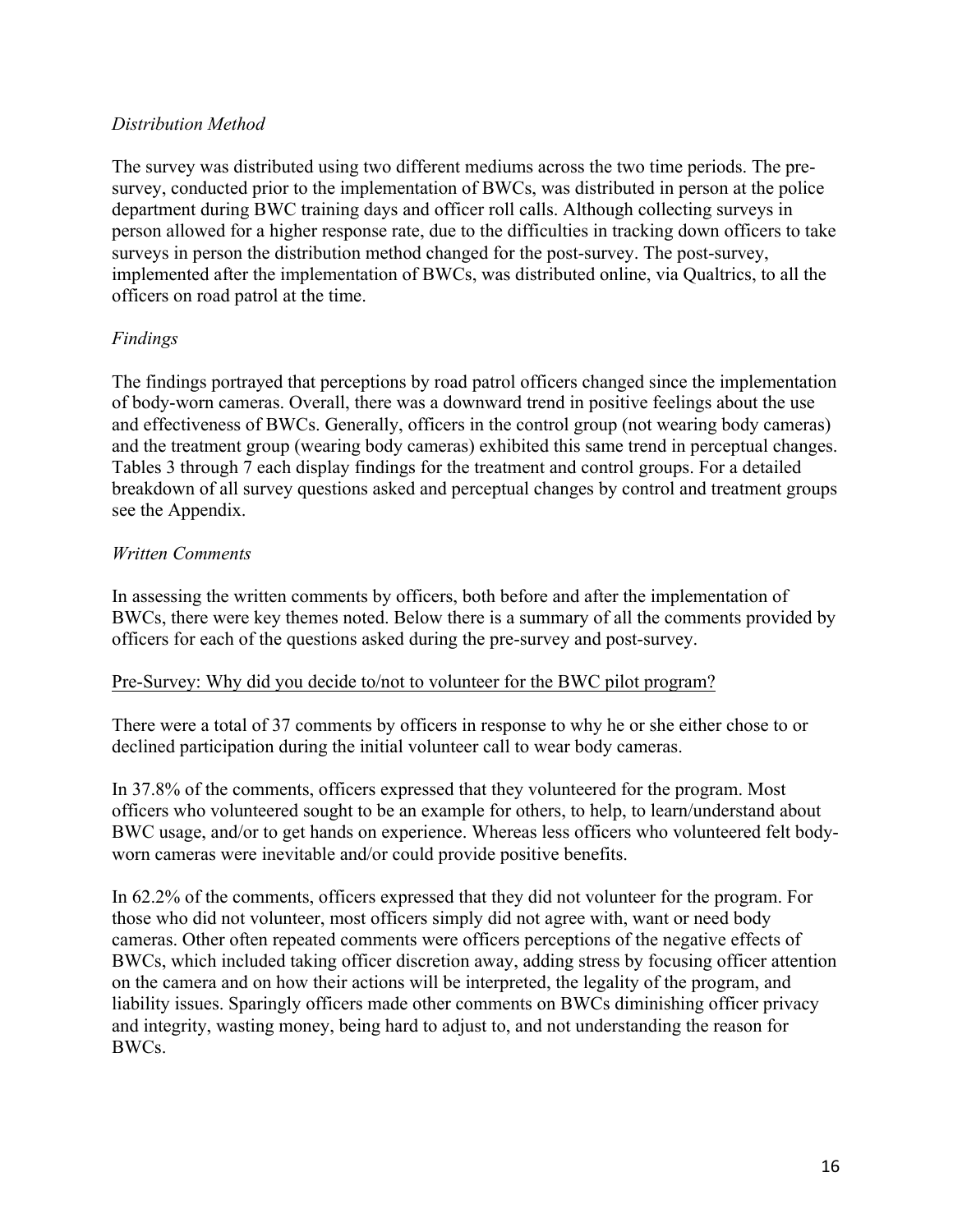## Pre-Survey: Do you think the police department should adopt BWCs for all front-line police officers? Why or why not?

There was a total of 37 comments by officers prior to the implementation of body cameras in response to whether he or she thought the police department should adopt body cameras for all front-line officers. In 21.6% of the comments, it was explicitly stated that the police department should adopt BWCs, whereas an additional 8.1% stated it could be adopted with some caveats. The reasons for adoption included evidence collection and officer protection during citizen complaints and investigations, assisting in the writing of reports, improving officer safety, uniformity of all officers, meeting public demand to improve police-community relations, and to be a leading police department in the implementation of the technology.

On the other hand, 54.0% of comments suggested that the police department should not adopt body-worn cameras. The main reasons that officers were against the adoption is due to the potential negative impacts of BWCs. These include inhibiting officer proactivity, limiting community interaction, limiting officer discretion, increasing officer hesitation, and preventing the community from providing necessary and/or confidential information. Likewise, officers commonly expressed that the police department does not have issues regarding misconduct, use of force, and complaints, and that there should be an investment in the empowerment of officers, better training, and proper community engagement/interaction. Other comments noted by fewer officers were that there could be potential long term medical effects, the cameras may be misused by the police administration and upper level management, and that BWCs do not entirely capture officer perception.

The remaining 16.2% of comments were neutral in that they did not explicitly state if the police department should adopt body cameras or not.

#### Post-Survey: How do you feel about BWCs?

Regarding how officers felt after the initial implementation of body-worn cameras, there was a total of 41 separate comments by 39 officers<sup>7</sup>. In 17.1% of comments, officers simply expressed a dislike for the cameras with no further reasoning and 7.3% of comments expressed a neutral or indifferent demeanor concerning BWCs. In 12.2% of comments, there was a positive tone expressing that the cameras are a good tool with proper use, and that they can be a benefit in certain situations (such as protecting officers in justifying use of force or preventing false allegations, helping officers in reviewing reports, and serving evidentiary purposes). However, the need for increased information about proper legal actions and physical training to decrease liability and increase officer safety was noted.

In a more negative light, in 17.1% of comments officers felt that BWCs restricted the officer in the performance of his or her duties, by limiting discretion, causing hesitation/doubt, decreasing productivity, and impacting officer attention span. In 12.2% of the comments it was explicitly stated that being required to mount body cameras on the head led to headaches, was uncomfortable, posed medical concerns, and impacted video quality. Further, in 9.8% of all comments it was noted that there is a lack of trust by administration towards officers. Herein,

 $<sup>7</sup>$  There were two comments that included extensive and multiple points and thus were split up.</sup>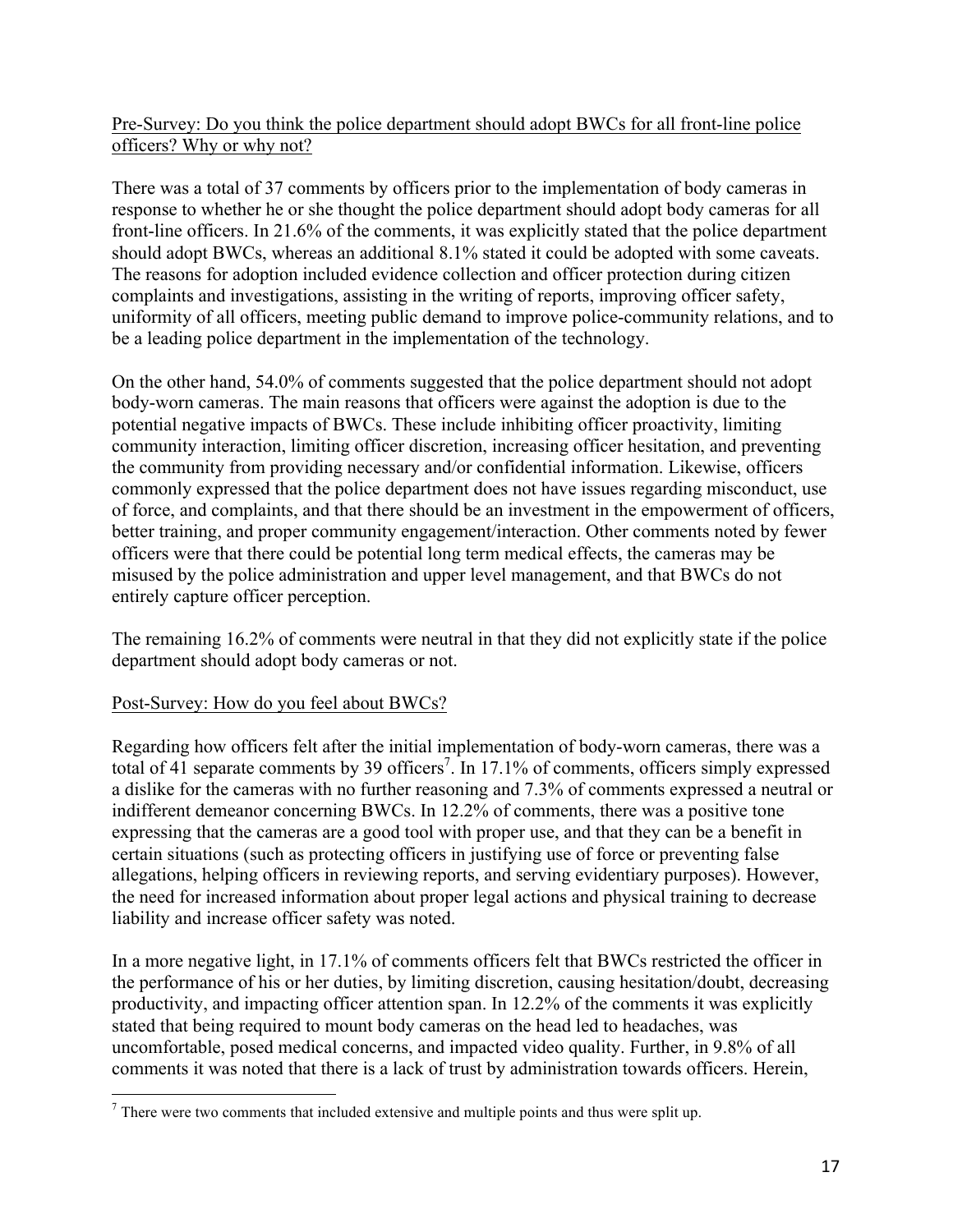cautions were noted about the misuse of the camera by the administration particularly regarding disciplinary actions. In 2.4% of the comments there was a focus on the financial implications of the BWC program. Lastly, in 22.0% of all the comments, officers noted that there were both positive and negative aspects to wearing body-worn cameras, for many of the reasons listed above.

#### Post-Survey: Do you think the police department should adopt BWCs for all front-line police officers? Why or why not?

In total, 39 comments were made after the implementation of BWCs regarding whether the police department should adopt this technology for all front-line officers. Approximately 28.2% of comments depicted a positive attitude towards the adoption of body cameras primarily because the benefits outweigh the costs, they help with officer compliance, provide better reporting, and assist in the identification of problematic officer behavior. However, amongst this group of comments there were also some caveats noted. First, there was a continuous concern for the discomfort and headaches caused by the head-mounted cameras, with suggestions to use the chest/body mounted version. Also, officers noted that BWCs take time to get used to and there could be a learning curve for officers without necessary technological expertise. Some of these comments also noted that instead of implementing it for all front-line officers it could be better served either on a volunteer basis, as a training tool for new officers, or only for officers who receive a certain amount of complaints or exhibit problematic behavioral patterns.

There were 15.4% of all comments that either displayed a neutral/indifferent tone or exhibited mixed feelings concerning BWC adoption. Some of these comments noted that it may be too short of a time to properly assess the positive and/or negative impacts.

The remaining 56.4% of comments were against the adoption of body-worn cameras. Repeated reasons included BWCs inhibiting police decision making/discretion, diminishing officer safety, stopping proactive police work and promoting reactive policing, usability problems pertaining to malfunctions, ease of use, comfort, and health, the desire for police personnel and administration wearing cameras as an example, problems relating to upper administration using it as a disciplinary tool, BWCs not impacting citizen behavior and not being cost effective. Other comments sparingly mentioned include that the use of BWCs shows minimal trust in officers by administration, promotes citizen aggression towards officers, inhibits the public's willingness to provide anonymous information/tips, lowers morale, does not promote trust, does not absolve liability, and is not relevant for the HBPD because of low complaints and use of force issues.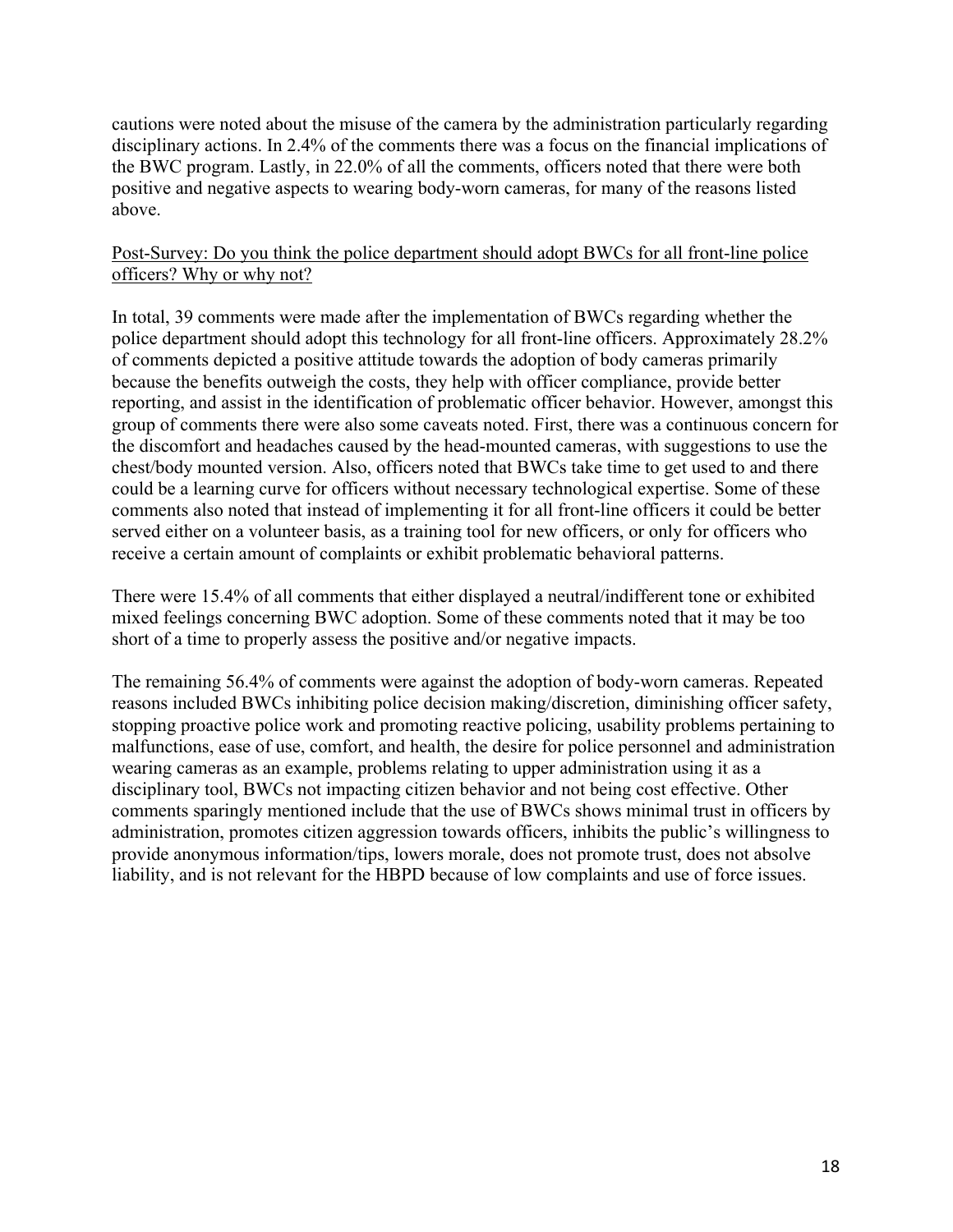|                                   |      |                    | <b>Strongly Agree</b> |                    | Agree      |                    | <b>Neither</b><br><b>Agree/Disagree</b> |                    | <b>Disagree</b> |                    | <b>Strongly</b><br><b>Disagree</b> |
|-----------------------------------|------|--------------------|-----------------------|--------------------|------------|--------------------|-----------------------------------------|--------------------|-----------------|--------------------|------------------------------------|
|                                   |      | Non-<br><b>BWC</b> | <b>BWC</b>            | Non-<br><b>BWC</b> | <b>BWC</b> | Non-<br><b>BWC</b> | <b>BWC</b>                              | Non-<br><b>BWC</b> | <b>BWC</b>      | Non-<br><b>BWC</b> | <b>BWC</b>                         |
| Increases transparency &          | Pre  | 10.0%              | 29.6%                 | 35.0%              | 22.2%      | 35.0%              | 37.0%                                   | 15.0%              | $0.0\%$         | 5.0%               | 11.1%                              |
| accountability                    | Post | 14.3%              | 7.1%                  | 28.6%              | 35.7%      | 28.6%              | 32.1%                                   | 21.4%              | 25.0%           | 7.1%               | $0.0\%$                            |
| <b>Reduces citizen complaints</b> | Pre  | 15.0%              | 22.2%                 | 30.0%              | 33.3%      | 35.0%              | 33.3%                                   | 15.0%              | 7.4%            | 5.0%               | 3.7%                               |
|                                   | Post | 7.1%               | 0.0%                  | 14.3%              | 3.6%       | 50.0%              | 42.9%                                   | 14.3%              | 46.4%           | 14.3%              | 7.1%                               |
| <b>Improves police-community</b>  | Pre  | $0.0\%$            | 3.7%                  | 20.0%              | 14.8%      | 40.0%              | 48.2%                                   | 15.0%              | 18.5%           | 25.0%              | 14.8%                              |
| relations                         | Post | $0.0\%$            | 0.0%                  | 14.3%              | 3.6%       | 35.7%              | 39.3%                                   | 28.6%              | 50.0%           | 21.4%              | 7.1%                               |
| Improves overall job              | Pre  | $0.0\%$            | 3.7%                  | 15.0%              | 18.5%      | 40.0%              | 14.8%                                   | 10.0%              | 37.0%           | 35.0%              | 25.9%                              |
| performance                       | Post | $0.0\%$            | $0.0\%$               | 21.4%              | 7.1%       | 28.6%              | 21.4%                                   | 28.6%              | 53.6%           | 21.4%              | 17.9%                              |
| <b>BWCS</b> will not help at all  | Pre  | 5.0%               | $0.0\%$               | 10.0%              | 22.2%      | 65.0%              | 40.7%                                   | 15.0%              | 22.2%           | 5.0%               | 14.8%                              |
|                                   | Post | 7.1%               | 21.4%                 | 28.6%              | 25.0%      | 28.6%              | 35.7%                                   | 28.6%              | 17.9%           | 7.1%               | $0.0\%$                            |
| Reduces officers' use of force    | Pre  | 5.3%               | 18.5%                 | 21.1%              | 18.5%      | 57.9%              | 44.4%                                   | 15.8%              | 14.8%           | $0.0\%$            | 3.7%                               |
| against citizens                  | Post | $0.0\%$            | $0.0\%$               | 14.3%              | 3.6%       | 64.3%              | 53.6%                                   | 7.1%               | 39.3%           | 14.3%              | 3.6%                               |
| <b>Reduces the number of</b>      | Pre  | $0.0\%$            | 3.7%                  | 21.1%              | 14.8%      | 47.4%              | 63.0%                                   | 10.5%              | 14.8%           | 21.1%              | 3.7%                               |
| citizen complaints per officer    | Post | $0.0\%$            | 0.0%                  | 7.1%               | 3.6%       | 57.1%              | 42.9%                                   | 14.3%              | 50.0%           | 21.4%              | 3.6%                               |
| Reduces officers' contact         | Pre  | 26.3%              | 25.9%                 | 47.4%              | 29.6%      | 10.5%              | 29.6%                                   | 15.8%              | 14.8%           | $0.0\%$            | $0.0\%$                            |
| with citizens                     | Post | 35.7%              | 28.6%                 | 21.4%              | 46.4%      | 35.7%              | 3.6%                                    | $0.0\%$            | 17.9%           | 7.1%               | 3.6%                               |
| Suspects will be less likely to   | Pre  | $0.0\%$            | $0.0\%$               | 10.0%              | 33.3%      | 20.0%              | 37.0%                                   | 35.0%              | 18.5%           | 35.0%              | 11.1%                              |
| resist officers                   | Post | $0.0\%$            | $0.0\%$               | 7.1%               | 3.7%       | 21.4%              | 18.5%                                   | 42.9%              | 44.4%           | 28.6%              | 33.3%                              |
| <b>Citizens will be more</b>      | Pre  | $10.0\%$           | $0.0\%$               | 35.0%              | 33.3%      | 40.0%              | 51.9%                                   | 15.0%              | 14.8%           | $0.0\%$            | $0.0\%$                            |
| defensive to officers             | Post | 21.4%              | 3.7%                  | 28.6%              | 18.5%      | 42.9%              | 37.0%                                   | 7.1%               | 33.3%           | $0.0\%$            | 7.4%                               |
| Citizens will be less willing     | Pre  | 25.0%              | 18.5%                 | 40.0%              | 48.2%      | 25.0%              | 25.9%                                   | 10.0%              | 3.7%            | $0.0\%$            | 3.7%                               |
| to cooperate                      | Post | 21.4%              | 14.8%                 | 35.7%              | 29.6%      | 35.7%              | 33.3%                                   | 7.1%               | 18.5%           | $0.0\%$            | 3.7%                               |

Table 3. Percentage of Agreement/Disagreement Before (Pre) and After (Post) the implementation of Body-Worn Cameras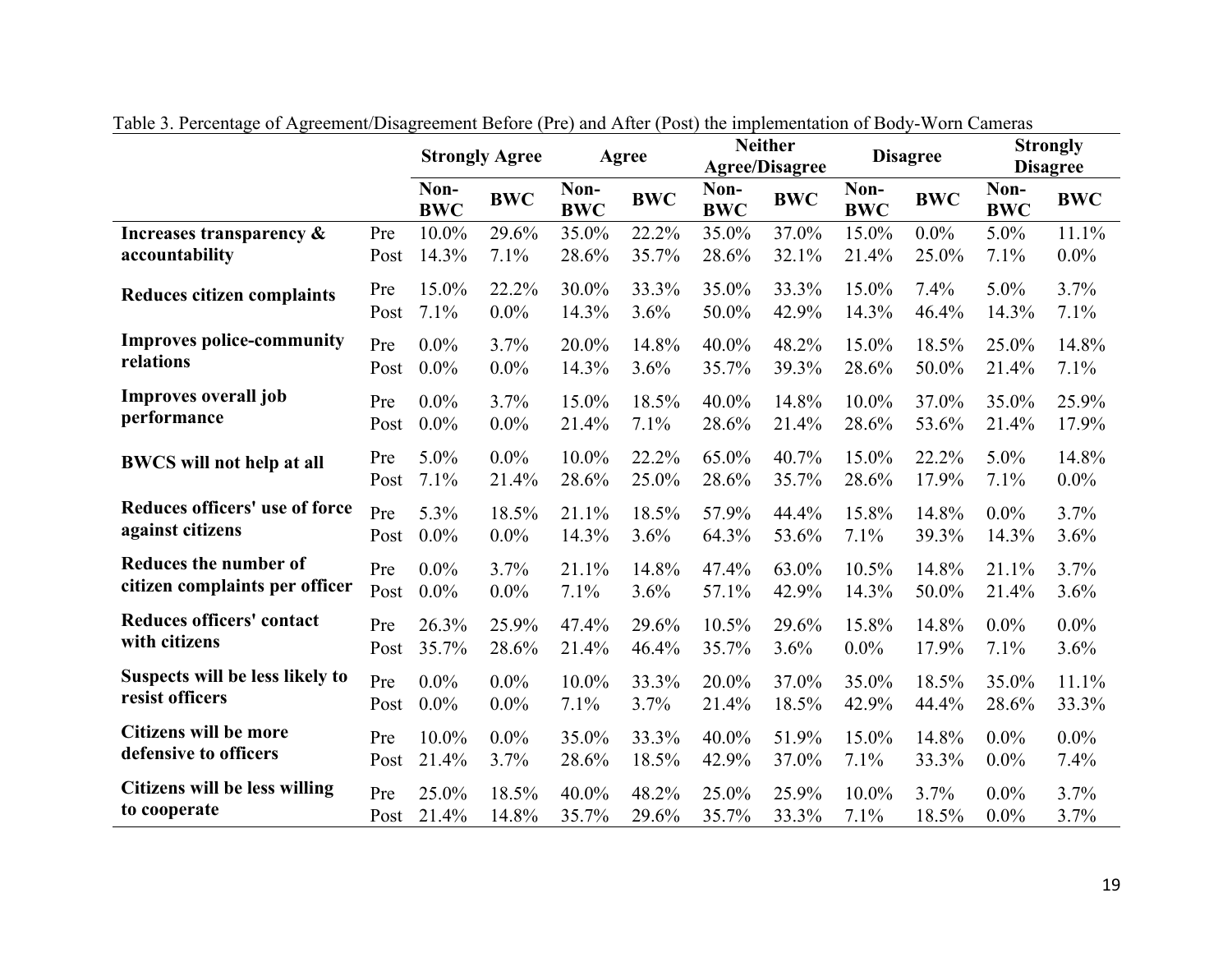|                                                         | <b>Strongly Agree</b> |            | Agree              |            | <b>Neither</b><br><b>Agree/Disagree</b> |            | <b>Disagree</b>    |            | <b>Strongly</b><br><b>Disagree</b> |            |
|---------------------------------------------------------|-----------------------|------------|--------------------|------------|-----------------------------------------|------------|--------------------|------------|------------------------------------|------------|
|                                                         | Non-<br><b>BWC</b>    | <b>BWC</b> | Non-<br><b>BWC</b> | <b>BWC</b> | Non-<br><b>BWC</b>                      | <b>BWC</b> | Non-<br><b>BWC</b> | <b>BWC</b> | Non-<br><b>BWC</b>                 | <b>BWC</b> |
| Increases transparency $\&$<br>accountability           | 4.3%                  | $-22.5%$   | $-6.4%$            | 13.5%      | $-6.4%$                                 | $-4.9%$    | 6.4%               | 25.0%      | 2.1%                               | $-11.1%$   |
| Reduces citizen complaints                              | $-7.9%$               | $-22.2%$   | $-15.7%$           | $-29.8%$   | 15.0%                                   | 9.5%       | $-0.7%$            | 39.0%      | $9.3\%$                            | 3.4%       |
| <b>Improves police-community</b><br>relations           | $0.0\%$               | $-3.7%$    | $-5.7\%$           | $-11.2%$   | $-4.3\%$                                | $-8.9\%$   | 13.6%              | 31.5%      | $-3.6%$                            | $-7.7\%$   |
| Improves overall job<br>performance                     | $0.0\%$               | $-3.7%$    | 6.4%               | $-11.4%$   | $-11.4%$                                | 6.6%       | 18.6%              | 16.5%      | $-13.6%$                           | $-8.1\%$   |
| <b>BWCs will not help at all</b>                        | 2.1%                  | 21.4%      | 18.6%              | 2.8%       | $-36.4%$                                | $-5.0\%$   | 13.6%              | $-4.4%$    | 2.1%                               | $-14.8%$   |
| Reduces officers' use of force<br>against citizens      | $-5.3\%$              | $-18.5%$   | $-6.8\%$           | $-15.0\%$  | 6.4%                                    | 9.1%       | $-8.7\%$           | 24.5%      | 14.3%                              | $-0.1\%$   |
| Reduces the number of citizen<br>complaints per officer | $0.0\%$               | $-3.7%$    | $-13.9%$           | $-11.2%$   | 9.8%                                    | $-20.1%$   | 3.8%               | 35.2%      | 0.4%                               | $-0.1\%$   |
| Reduces officers' contact with<br>citizens              | 9.4%                  | 2.6%       | $-25.9%$           | 16.8%      | 25.2%                                   | $-26.1%$   | $-15.8%$           | 3.1%       | 7.1%                               | 3.6%       |
| Suspects will be less likely to<br>resist officers      | $0.0\%$               | $0.0\%$    | $-2.9%$            | $-29.6%$   | 1.4%                                    | $-18.5%$   | 7.9%               | 25.9%      | $-6.4%$                            | 22.2%      |
| <b>Citizens will be more</b><br>defensive to officers   | 11.4%                 | 3.7%       | $-6.4%$            | $-14.8%$   | 2.9%                                    | $-14.8%$   | $-7.9\%$           | 18.5%      | $0.0\%$                            | 7.4%       |
| Citizens will be less willing to<br>cooperate           | $-3.6\%$              | $-3.7\%$   | $-4.3%$            | $-18.5%$   | 10.7%                                   | 7.4%       | $-2.9\%$           | 14.8%      | $0.0\%$                            | $0.0\%$    |

Table 4. Percentage Point Change Between Pre- and Post-Body-Worn Camera Time Periods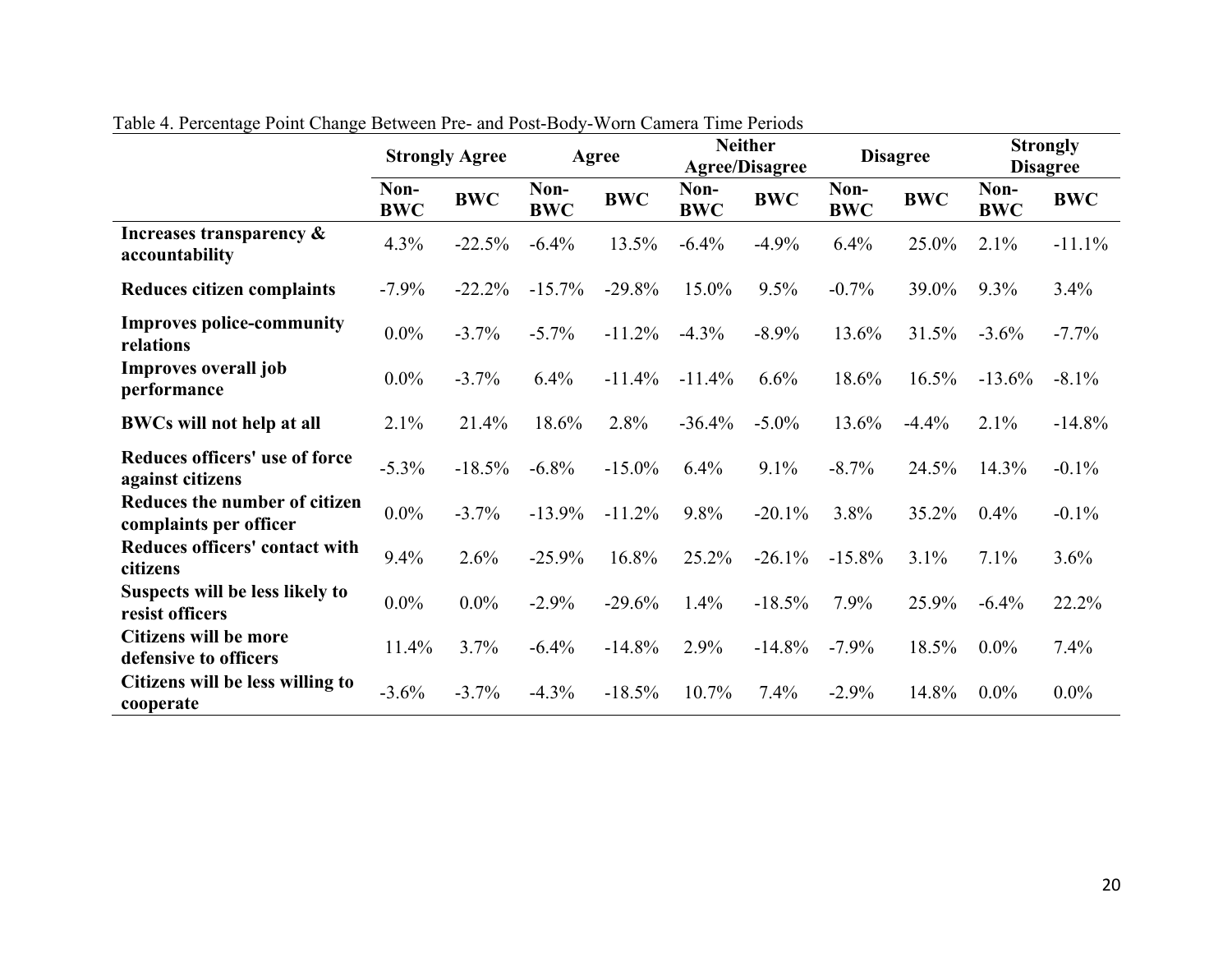# Table 5. Will Body-Worn Cameras Be a Benefit?

|                                                                                       | Pre                |            | Post               |            |
|---------------------------------------------------------------------------------------|--------------------|------------|--------------------|------------|
|                                                                                       | Non-<br><b>BWC</b> | <b>BWC</b> | Non-<br><b>BWC</b> | <b>BWC</b> |
| <b>BWCs will absolutely be a benefit</b>                                              | $10.0\%$           | $3.9\%$    | $7.1\%$            | $0.0\%$    |
| BWCs will take some time getting used to<br>but will prove beneficial in the long run | $5.0\%$            | 23.1%      | $14.3\%$           | $7.1\%$    |
| BWCs will have some positive effects but<br>also some negative effects                | 70.0%              | $61.5\%$   | 57.1%              | 64.3%      |
| <b>BWCs will not be useful at all</b>                                                 | $15.0\%$           | $11.5\%$   | 21.4%              | 28.6%      |

#### Table 6. Who Benefits the Most?

|                                                           | Pre                |            |                    | Post       |
|-----------------------------------------------------------|--------------------|------------|--------------------|------------|
|                                                           | Non-<br><b>BWC</b> | <b>BWC</b> | Non-<br><b>BWC</b> | <b>BWC</b> |
| BWCs benefit the police more than the<br>citizen          | $20.0\%$           | $20.0\%$   | $7.7\%$            | $7.4\%$    |
| BWCs benefit the citizen more than the<br>police          | $25.0\%$           | $20.0\%$   | $15.4\%$           | 14.8%      |
| <b>BWCS</b> neither benefit the citizen nor the<br>police | 35.0%              | $36.0\%$   | 53.9%              | 63.0%      |
| <b>BWCS</b> will be a benefit for all                     | 20.0%              | 24.0%      | 23.1%              | 14.8%      |

# Table 7. Threats of Complaints<sup>8</sup>

|                                                                                     |                    | Pre        | <b>Post</b>        |            |  |
|-------------------------------------------------------------------------------------|--------------------|------------|--------------------|------------|--|
| Have you received a threat of complaint<br>or actual complaint in the past 90 days? | Non-<br><b>BWC</b> | <b>BWC</b> | Non-<br><b>BWC</b> | <b>BWC</b> |  |
| Yes                                                                                 | 23.5%              | 29.6%      | $8.3\%$            | $19.2\%$   |  |
| N <sub>0</sub>                                                                      | 76.5%              | 70.4%      | 91.7%              | 80.8%      |  |

<sup>&</sup>lt;sup>8</sup> The threat of complaints declined from before the implementation of body-worn cameras to after the implementation of these cameras in both groups (those who wore body cameras and those who did not).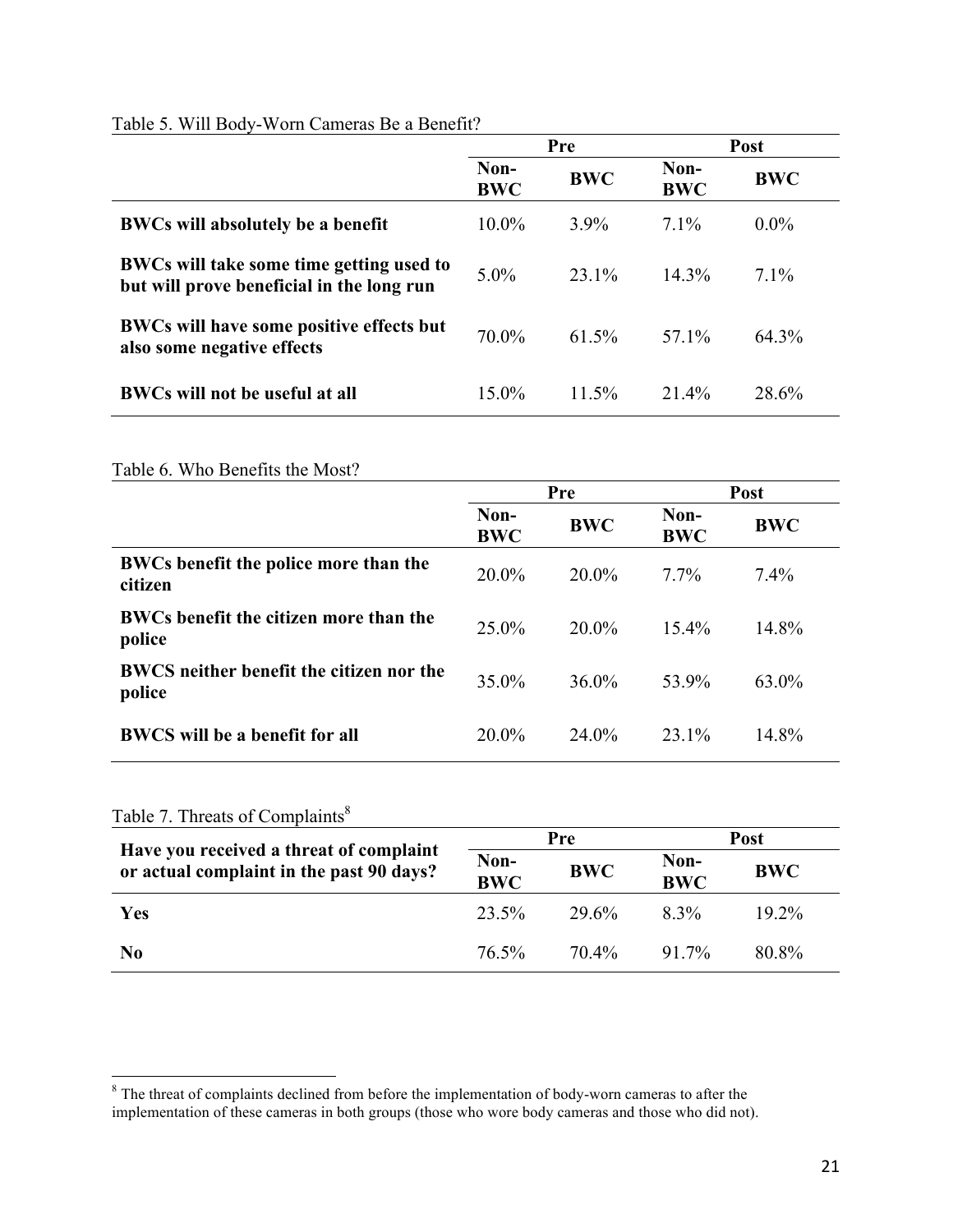#### **VII. Officer Compliance**

Research has noted that officer activation of and compliance with BWCs is an important factor in determining effectiveness. If officers are not activating cameras, then the theorized linkage between cameras impacting officer behavior is absent due to the alleviated pressure of recording.<sup>9</sup> Moreover, research has found that higher officer activation rates are found under mandatory activation policies rather than discretionary policies (Young and Ready, 2016). To assess officer compliance with the HBPD's mandatory policy, a sample of six officers was selected each month during 2016 (one month for each quarter of the year: March, June, September, and December). All six officers were randomly selected, however, three officers remained the same across all four months, whereas the other three officers were newly selected each month (see Table  $8$ )<sup>10</sup>. During each month, all incidents that an officer was involved in as well as the total number of activations the officer had were assessed. Overall, when looking at the entire year, officer compliance averaged at a 70% activation (see Table 9). However, when assessing compliance at each of the time periods, it is apparent that compliance with the mandatory policy decreased overtime (see Table 10).

| Randomly<br><b>Selected Officers</b> | March | June | September | <b>December</b> |
|--------------------------------------|-------|------|-----------|-----------------|
| Officer 1                            | X     | X    | X         | X               |
| Officer 2                            | X     | X    | X         | X               |
| Officer 3                            | X     | X    | X         | X               |
| Officer 4                            | X     |      |           |                 |
| Officer 5                            | X     |      |           |                 |
| Officer 6                            | X     |      |           |                 |
| Officer 7                            |       | X    |           |                 |
| Officer 8                            |       | X    |           |                 |
| Officer 9                            |       | X    |           |                 |
| Officer 10                           |       |      | X         |                 |
| Officer 11                           |       |      | X         |                 |
| Officer 12                           |       |      | X         |                 |
| Officer 13                           |       |      |           | X               |
| Officer 14                           |       |      |           | X               |
| Officer 15                           |       |      |           | X               |

Table 8. Officer selection strategy

<sup>&</sup>lt;sup>-</sup>9 <sup>9</sup>There is a discrepancy in the research as to the impact that the presence of cameras has on citizens. It has been noted by researchers that the mere presence of a camera has an impact on citizen behavior irrespective of camera activation (Hedberg, Katz, and Choate, 2016). Other research suggests that officers need to inform citizens that the camera is on and recording to have the intended impact on citizen behavior, because often citizens are unaware that the camera is recording or don't pay attention to it.

<sup>&</sup>lt;sup>10</sup> It was decided to have three of the same officers evaluated across the four months to see if activation changed overtime (a panel design), whereas the three new officers chosen each month allowed for a broader sample.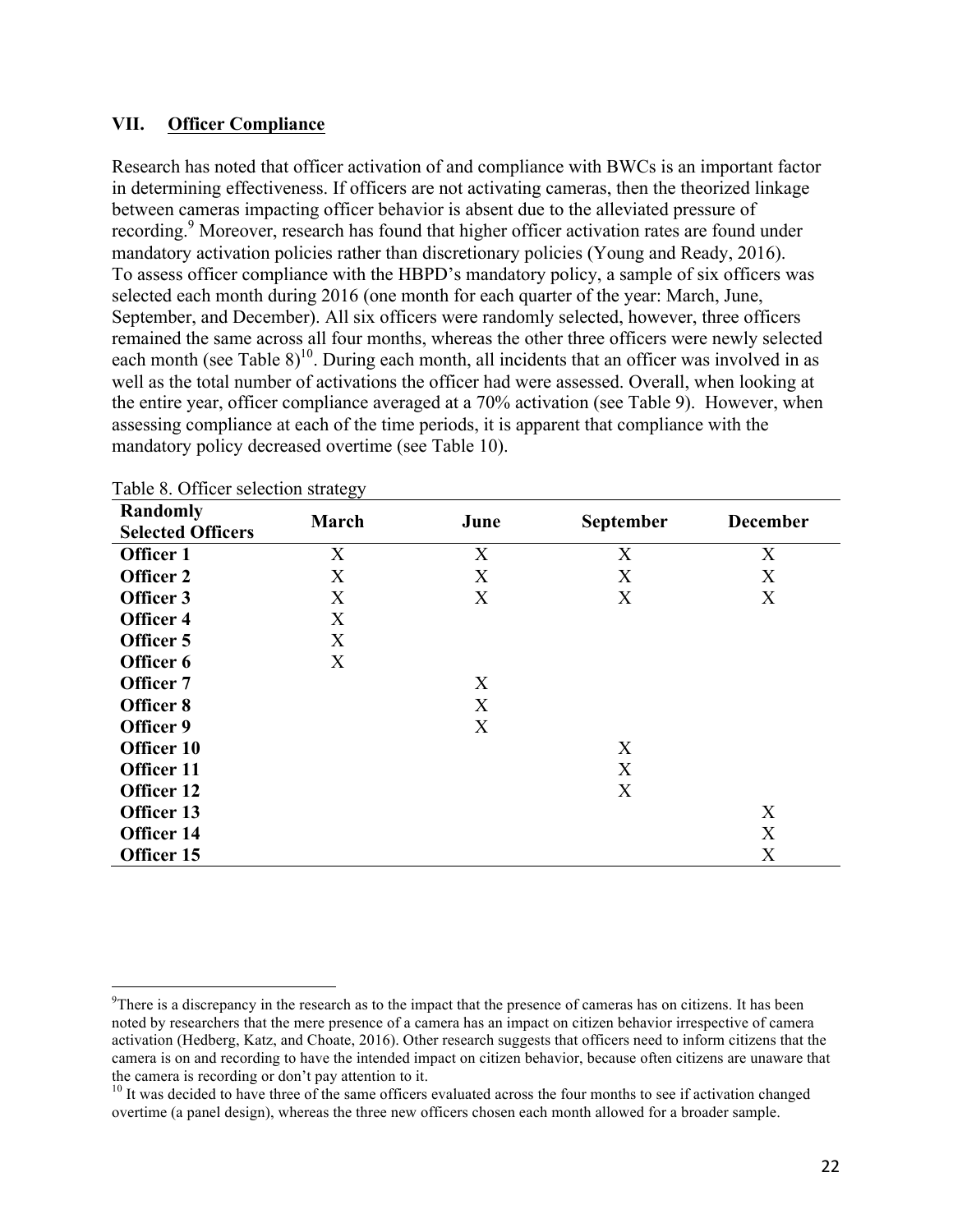|                           | <b>Activations</b> | <b>Incidents</b> | <b>Activation</b> |
|---------------------------|--------------------|------------------|-------------------|
| <b>Minimum</b>            | 18                 | 36               | 22.5%             |
| <b>Maximum</b>            | 113                | 160              | 100%              |
| Mean/Average              | 63.3               | 90.2             | 70.3%             |
| <b>Standard Deviation</b> | 29.9               | 32.1             | 26.6%             |

| Table 9. Statistics for total compliance for the year |
|-------------------------------------------------------|
|-------------------------------------------------------|

Table 10. Average compliance over time

| $\cdots$<br><b>Month</b> | <b>Average Activation</b> |  |
|--------------------------|---------------------------|--|
| March                    | 81.8%                     |  |
| June                     | 82.6%                     |  |
| <b>September</b>         | 61.6%                     |  |
| <b>December</b>          | 55.1%                     |  |
|                          |                           |  |

## **VIII. Discussion and Conclusions**

This study provided an evaluation of body-worn cameras for the Hallandale Beach Police Department's pilot program. Regarding officer performance, following the implementation of BWCs there were:

- 1) Reductions in arrests for all officers but slightly greater reductions for officers wearing BWCs;
- 2) Increases in field contacts and citations for officers wearing BWCs and decreases in both for those not wearing BWCs;
- 3) Reductions in use of force for all officers;
- 4) Decreases in complaints for officers wearing BWCs and increases for those not wearing BWCs;
- 5) Increases in assaults against all officers; and
- 6) Decreases in non-violent resistance for all officers, but greater reductions for officers not wearing BWCs.

It appears these changes could be the result of BWCs, however as noted the low numbers for some of these measures (use of force, complaints, assaults, resistance) poses difficulties in interpretation. Altogether, this could be a positive finding for the use of BWCs because officers are relying on less intrusive measures (i.e. arrests), having more proactive contact and giving more citations. This can also provide evidence against claims of the "de-policing effect," where officers are no longer doing their jobs and are less proactive because of BWCs. Nonetheless, the finding pertaining to increases in assaults against officers warrants further investigation as it pertains to officer safety. It is possible that officers are reporting citizen resistance more due to the BWCs.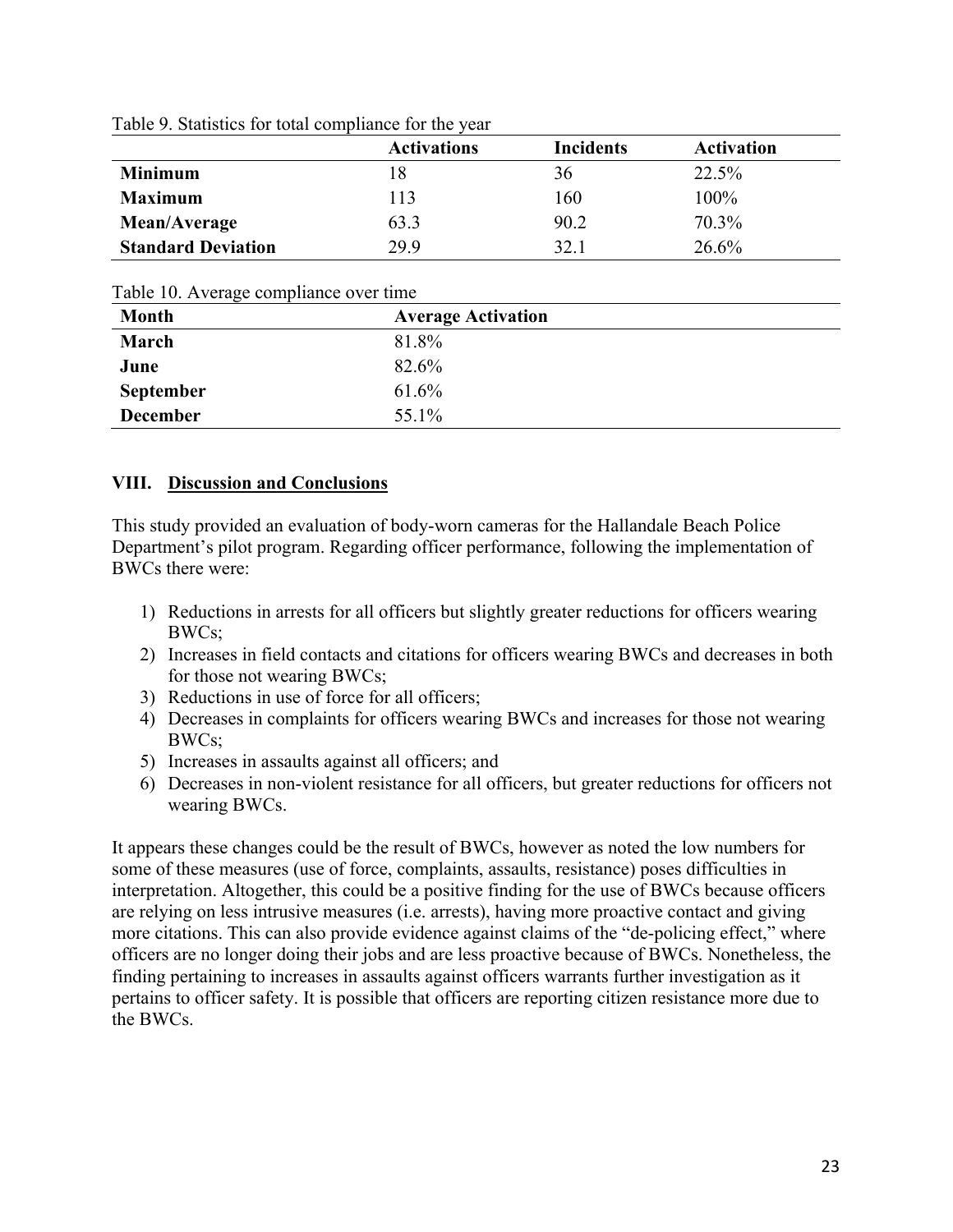Regarding statistical significance, the only finding that reached the statistical threshold with the originally supplied data was non-violent resistance for the control group, depicting that officers who did not wear body cameras reported significantly less incidents of non-violent resistance following the implementation of the BWC pilot program. While there was a decrease in incidents of non-violent resistance for officers wearing body cameras as well, the percentage decrease was much larger for officers not wearing cameras. This could be a reactivity effect by all officers who are recording more regularly citizen resistance as a response to the increased scrutiny the police department has received. However, once the monthly missing values were imputed with a multiple imputation procedure significant differences were observed for arrests and field contacts. Because the behavioral patterns found here are generally consistent with previous evaluation research on the impact of BWCs in other jurisdictions, more confidence can be placed in this study's validity, regardless of whether the figures achieve statistical significance.

Additionally, regarding officer perceptions, there was a persistent negative view towards the adoption and continued use of BWCs. However, it appears that perceptions and receptivity to the body-worn camera program could be dependent on the implementation of the program by upper administration. Survey findings portrayed that officers expressed displeasure with the process by which videos were used by administration to reprimand officers for what officers deemed as miniscule incidents. Thus, while the finding that officer perceptions became more averse to the idea of BWCs should be based on the effectiveness and usefulness of the cameras, it cannot be separated from how the police department implemented the program and used the footage. Lastly, the fact that compliance decreased over time even with a mandatory use policy suggests that there needs to be incentives for officer compliance with the policy and use of the cameras. These reductions in the actual use of the camera could have implications for the job performance findings documented above.

There are some possible limitations that should be considered in interpreting these findings. First, there is the possibility of contamination effects between officers wearing cameras and those not wearing cameras. It was not possible to restrict the interactions between control officers (not wearing camera) and treatment officers (wearing cameras), particularly when responding as back up to an incident. Thus, even officers not wearing cameras have the potential to be impacted because there is a camera present on scene. Second, the survey mediums changed from the pre-survey (in-person at the police department, primarily during roll call) to the postsurvey (online). The setting in which the officer took the survey could have impacted the officer's responses and/or openness, particularly during the pre-survey.<sup>11</sup> Third, this evaluation focused solely on officer behavior and attitudes, thus it is unknown how citizen behavior and attitudes are impacted by BWCs. It would be an advantage for future research to study the community's perception of BWCs. Lastly, the small numbers of officers in the study groups impeded the ability to determine statistical significance in many of the analyses.

 $11$  During the pre-survey, it was observed that some officers did not want to fill out the survey inside the police department but preferred to take it home. Moreover, it was observed some officers jokingly asked each other what they were putting on their survey and/or put neutral for every answer. Thus, survey results should be interpreted with caution.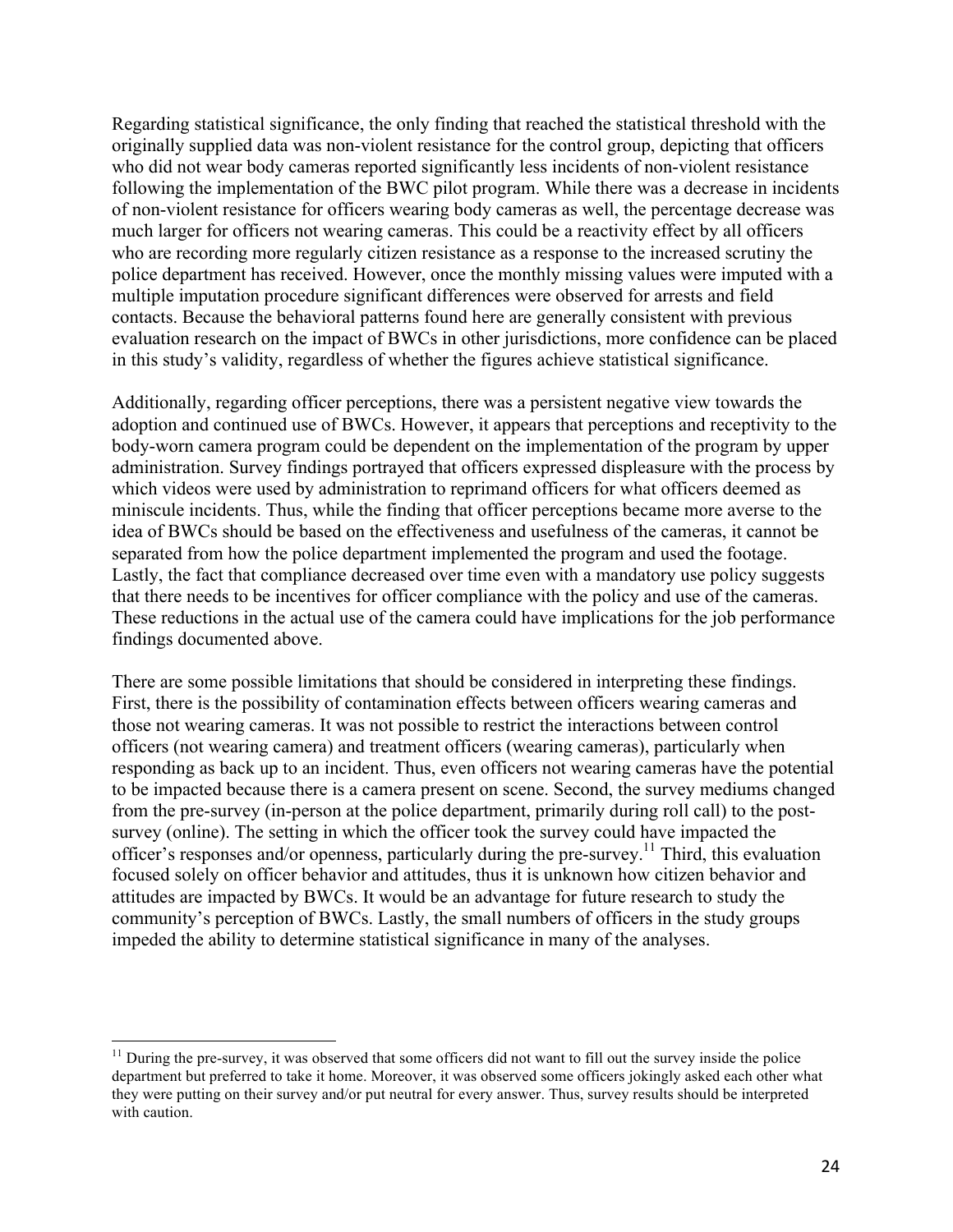Other minor limitations include changes within the police department that are beyond the control of the researchers, which could impact the internal validity of the study. For instance, during the evaluation period and implementation of BWCs, management changes occurred which encouraged more officer self-initiated activity/proactivity (rather than merely responding to calls for service). Thus, the shift in officer behavior may be a consequence of that administrative change rather than the BWCs. However, if it were the case that such administrative changes could have impacted officer proactivity (i.e. field contacts), then increases in both officers wearing cameras and those not wearing cameras would be expected, which is not what was found. Thus, while this is a possibility, the quasi-randomized design used here gives more credibility to the idea that officer performance changes were in fact a result of the BWCs.

The findings herein are generally consistent with the growing body of research on BWCs across the United States which has found BWCs to be useful in improving the interactions which occur between officers and citizens. Additionally, per the Bureau of Justice Statistics' Census of State and Local Law Enforcement Agencies (2008), more than 90% of all local police departments in the United States employ 100 or less sworn officers. Therefore, due to the moderate size of the Hallandale Beach Police Department, this evaluation documents an experience that is more common to what other police departments around the country may face when implementing BWCs. The findings here offer evidence in support of the continued use of BWCs by the Hallandale Beach Police Department.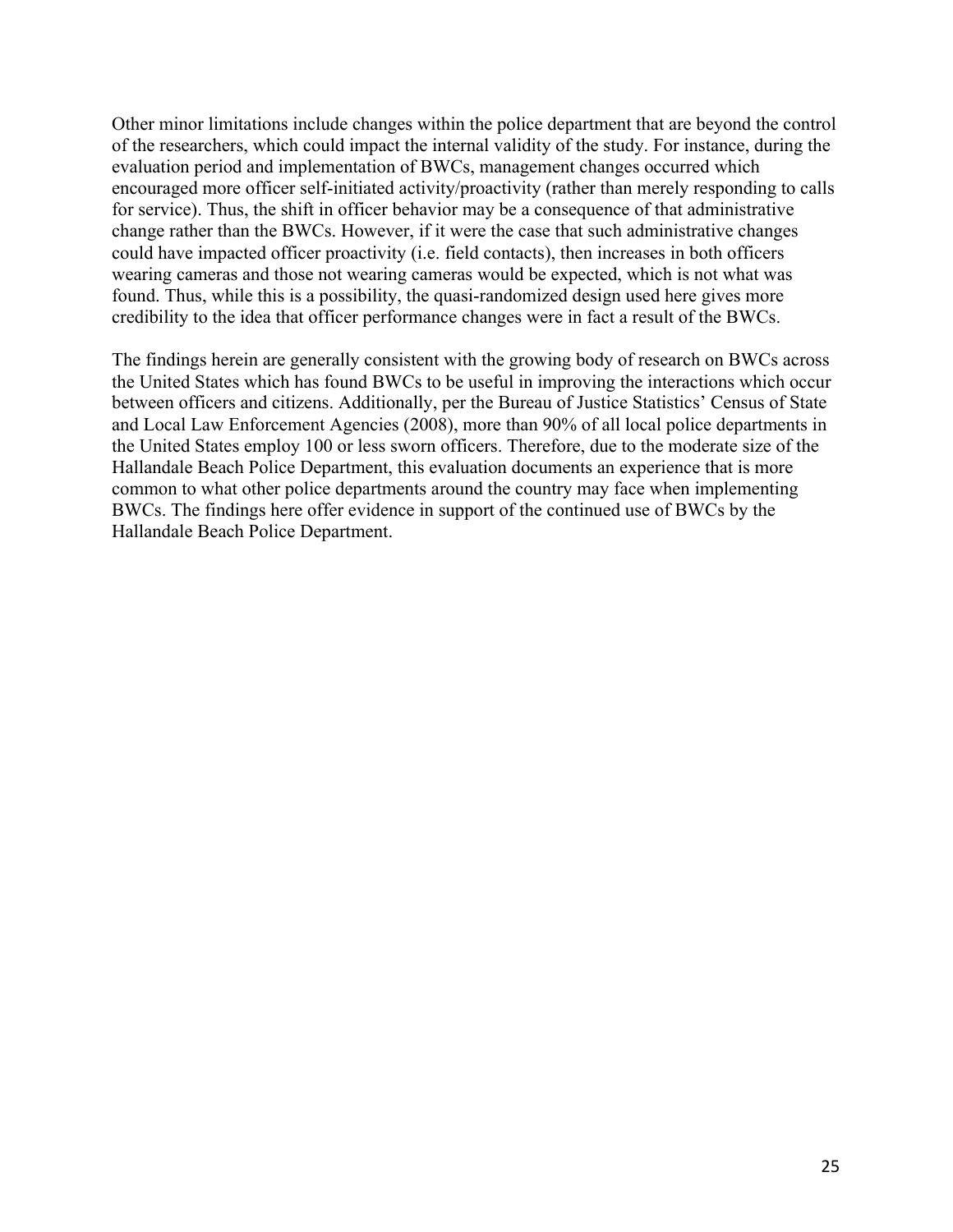#### **References**

- Ariel, B. (2017). Police body cameras in large police departments. *The Journal of Criminal Law & Criminology*, *106*(4), 729-768.
- Ariel, B., Farrar, W. A., & Sutherland, A. (2015). The effect of police body-worn cameras on use of force and citizens' complaints against the police: A randomized controlled trial. *Journal of quantitative criminology*, *31*(3), 509-535.
- Bureau of Justice Assistance (2016a). Body-worn camera program fact sheet, U.S. department of justice: Office of justice programs. Retrieved from https://www.bja.gov/bwc/pdfs/BWCPIP-Award-Fact-Sheet.pdf
- Bureau of Justice Assistance (2016b). Body-worn camera toolkit, U.S. department of justice: Bureau of justice assistance. Retrieved from https://www.bja.gov/bwc/Topics-NationalLandscape.html
- Bureau of Justice Statistics (2008). Census of State and Local Law Enforcement Agencies. Retrieved from https://www.bjs.gov/content/pub/pdf/csllea08.pdf
- Ellis, T., Jenkins, C., & Smith, P. (2015). Evaluation of the introduction of personal issue body worn video cameras (Operation Hyperion) on the Isle of Wight: Final report to Hampshire Constabulary.
- Gaub, J. E., Choate, D. E., Todak, N., Katz, C. M., & White, M. D. (2016). Officer perceptions of body-worn cameras before and after deployment: A study of three departments. *Police quarterly*, *19*(3), 275-302.
- Goodall, M. (2007). *Guidance for the Police Use of Body-Worn Video Devices*. London: Home Office. http://revealmedia.com/wp-content/uploads/2013/09/guidance-body-worndevices.pdf.
- Grossmith, L., Owens, C., Finn, W., Mann, D., Davies, T., & Baika, L. (2015). Police, camera, evidence: London's cluster randomised controlled trial of Body Worn Video. *London, United Kingdom: College of Policing and the Mayor's Office for Policing and Crime (MOPAC)*.
- Henstock, D. and Ariel, B. (2017). Testing the effects of police body-worn cameras on use of force during arrests: A randomized controlled trial in a large British police force. *European Journal of Criminology,* DOI: 10.1177/1477370816686120
- Hedberg, E.C., Katz, C. M., and Choate, D.E. (2016): Body-Worn Cameras and Citizen Interactions with Police Officers: Estimating Plausible Effects Given Varying Compliance Levels, Justice Quarterly, DOI: 10.1080/07418825.2016.1198825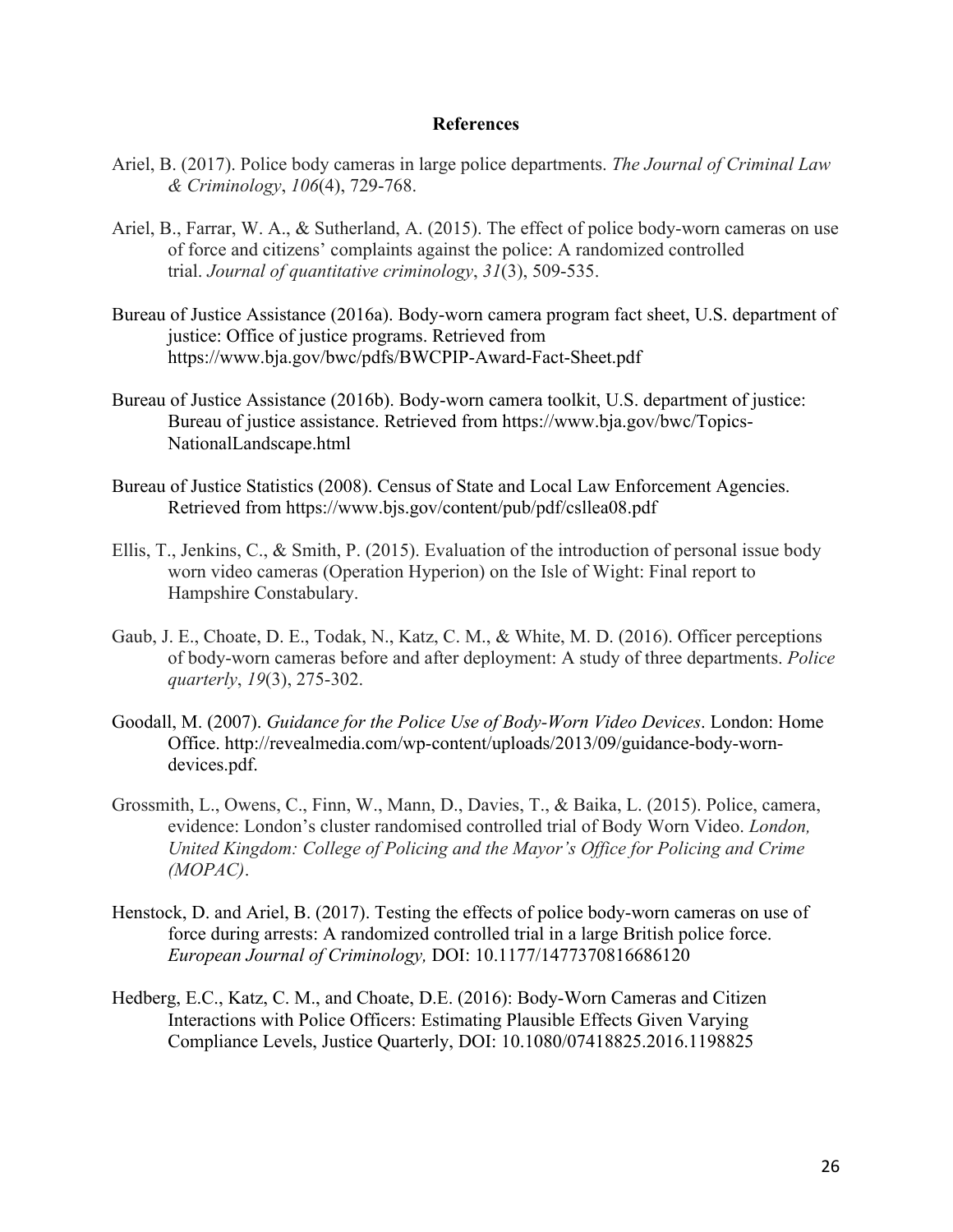- Jennings, W. G., Fridell, L. A., & Lynch, M. D. (2014). Cops and cameras: Officer perceptions of the use of body-worn cameras in law enforcement. *Journal of Criminal Justice*, *42*(6), 549-556.
- Katz, C.M., Choate, D. E., Ready, J. R. and Nuño, L. (2014). Evaluating the Impact of Officer Worn Body Cameras in the Phoenix Police Department. Phoenix, AZ: Center for Violence Prevention & Community Safety, Arizona State University.
- Katz, C. M., Kurtenbach, M., Choate, D. E., & White, M. D. (2015). Phoenix, Arizona, smart policing initiative: evaluating the impact of police officer body-worn cameras.
- Lum, C., Koper, C., Merola, L., Scherer, A., & Reioux, A. (2015). Existing and ongoing body worn camera research: knowledge gaps and opportunities. Report for the Laura and John Arnold Foundation. Fairfax, VA: Center for Evidence Based Crime Policy, George Mason University.
- Miller, L., & Toliver, J. (2014). Implementing a body-worn camera program: Recommendations and lessons learned. Washington, D.C: U.S. Department of Justice, Bureau of Justice Assistance, Office of Community Oriented Policing Services.
- MPD (Mesa Police Department). (2013). *On-Officer Body Camera System: Program Evaluation and Recommendations*. Mesa, AZ: Mesa Police Department.
- Morrow, W. J., Katz, C. M., & Choate, D. E. (2016). Assessing the impact of police body-worn cameras on arresting, prosecuting, and convicting suspects of intimate partner violence. *Police quarterly*, *19*(3), 303-325.
- ODS Consulting. (2011). *Body Worn Video Projects in Paisley and Aberdeen, Self Evaluation*. Glasgow: ODS Consulting.
- Owens, C., Mann, D., & Mckenna, R. (2014). The Essex Body Worn Video Trial. College of Policing.
- President's Task Force on 21st Century Policing. (2015). Report of the president's task force on 21st century policing. Washington, DC: U.S. Department of Justice: COPS Office.
- Reaves, B. A. (2015). Local police departments, 2013: Equipment and technology. Washington, DC: U.S. Department of Justice, Bureau of Justice Statistics.
- Ramirez, E. P. (2014). A report on body worn cameras. Manning & Kass, Ellrod, Ramirez, Trester LLP.
- Roy, A. (2014). *On--Officer Video Cameras: Examining the Effects of Police Department Policy and Assignment on Camera Use and Activation* (Doctoral dissertation, Arizona State University).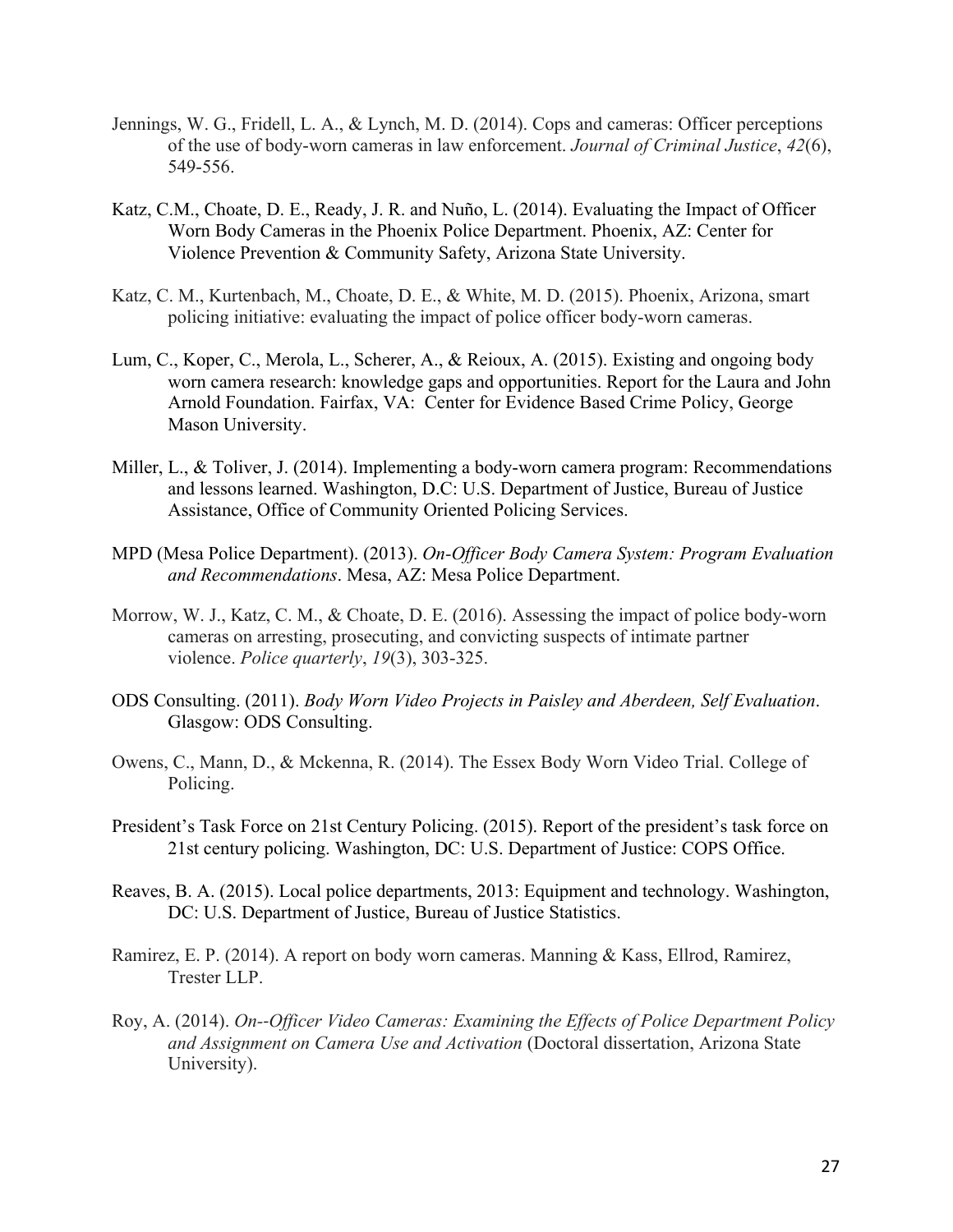- White, M. D. (2013) Personal interview with Commander Michael Kurtenbach of the Phoenix (Arizona) Police Department and Professor Charles Katz of Arizona State University about the Phoenix body-worn camera project. September 5, 2013.
- White, M. D. (2014). Police officer body-worn cameras: Assessing the evidence. *Washington, DC: U.S. Department of Justice, Office of Community Oriented Policing Services*.
- White, M. D., Gaub, J. E., and Todak, N. (2017). Exploring the potential for body-worn cameras to reduce violence in police-citizen encounters. *Policing,* Advance Access, p. 1-11. doi:10.1093/police/paw057
- Young, J. T. and Ready, J. T. (2016). A longitudinal analysis of the relationship between administrative policy, technological preferences, and body-worn camera activation among police officers. *Policing*, Advance Access, p. 1-16. doi:10.1093/police/paw005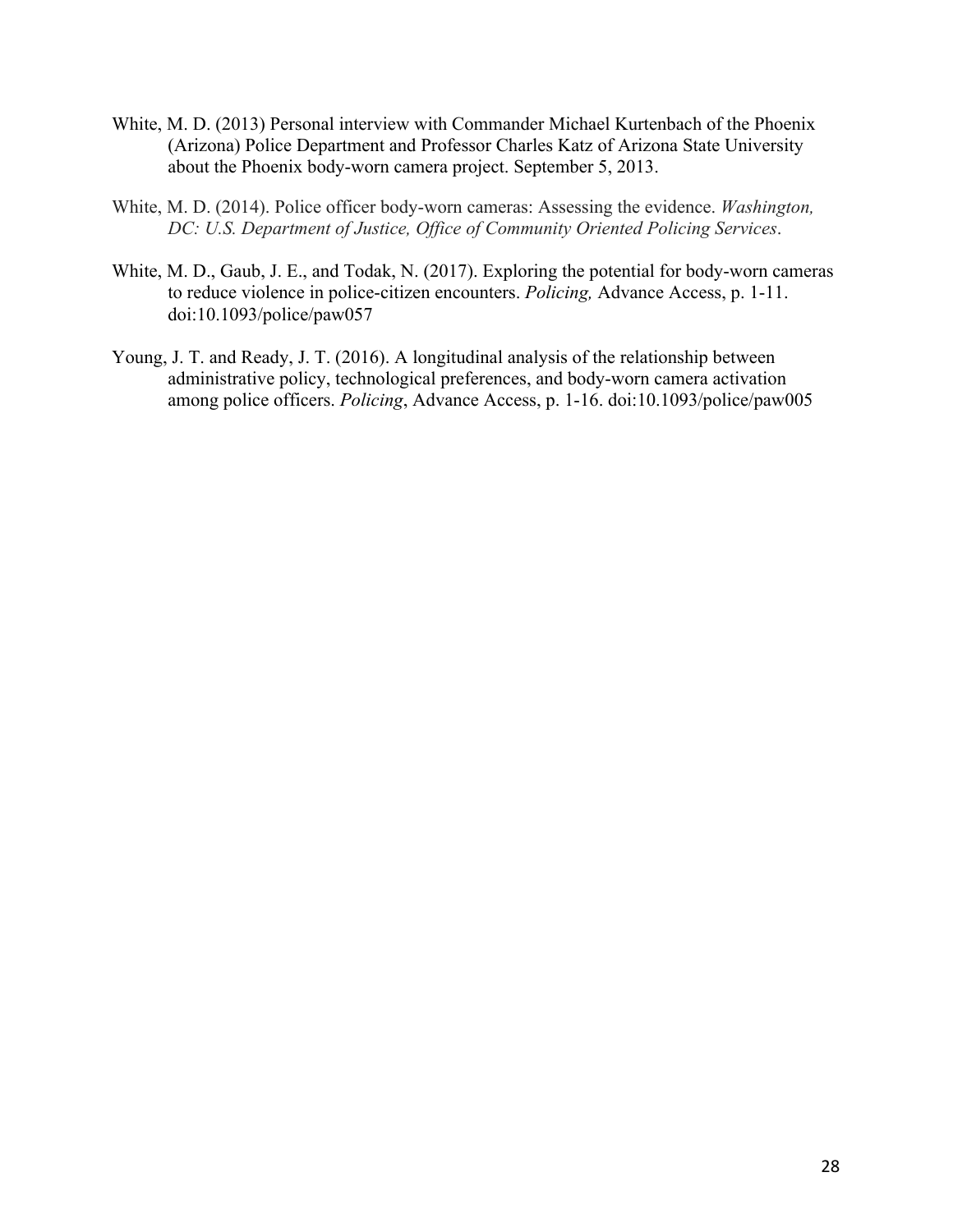#### **Appendix**

#### Multiple Imputation Procedure

To account for high levels of missing data a multiple imputation procedure was used in some of the analyses. Substantial levels of missing data impede the ability to detect statistical significance. Imputation is a general procedure which replaces missing values with some other determined figure. Multiple imputation is a specific procedure which relies on several iterations of regression analyses to identify the most probable value for the missing case based on the figures observed in the remaining data series. In this study, the multiple imputation procedure was performed using SPSS, a statistical processing software package. The automatic function was used to determine the nature of the missing data (i.e. random or systematic) and the accompanying relevant imputation procedure. Because the monthly series of data were totaled and independent samples t tests were computed comparing the pre-and post yearly totals as a distinct variable, the structure of the data did not allow for a pooled computation of test means within the SPSS framework. Thus, the fifth iteration of the multiple imputation series was totaled and used as the basis for the pre-post and treatment control mean comparisons.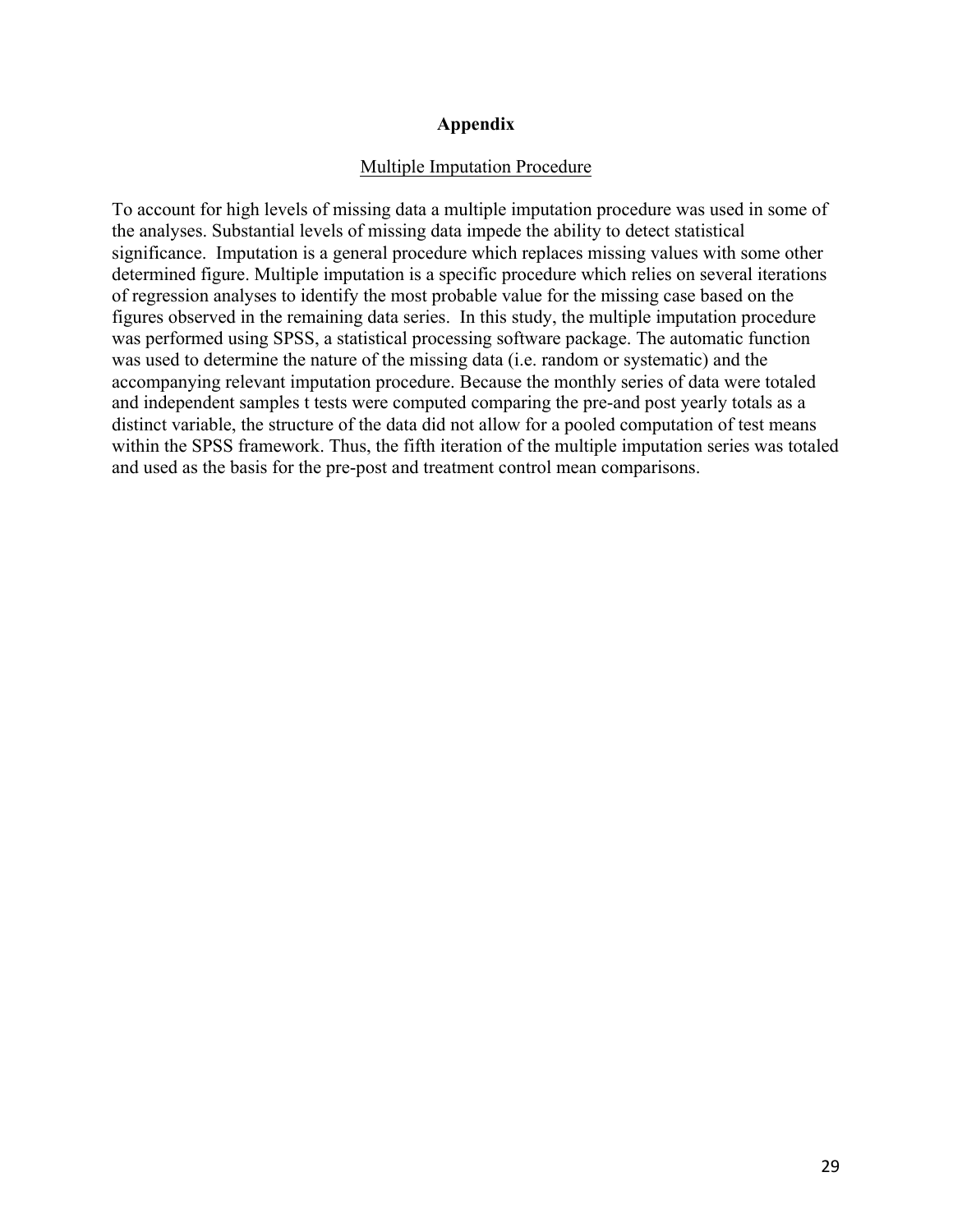# **Appendix**

|                                         | Jan. | Feb.           | Mar.     | Apr.           | <b>May</b> | Jun.           | Jul.           | Aug.           | Sept.    | Oct. | Nov.           | Dec.     |
|-----------------------------------------|------|----------------|----------|----------------|------------|----------------|----------------|----------------|----------|------|----------------|----------|
| <b>Arrest (BWC)</b>                     | 37   | 33             | 23       | 31             | 41         | 31             | 33             | 40             | 32       | 39   | 36             | 33       |
| <b>Arrest (Non-BWC)</b>                 | 38   | 43             | 42       | 34             | 33         | 40             | 29             | 35             | 37       | 44   | 33             | 28       |
| <b>Field Contact (BWC)</b>              | 25   | 15             | 18       | 25             | 17         | 17             | 12             | 14             | 43       | 41   | 35             | 20       |
| <b>Field Contact (Non-BWC)</b>          | 23   | 27             | 34       | 22             | 27         | 25             | 23             | 30             | 41       | 43   | 48             | 22       |
| <b>Citations (BWC)</b>                  | 139  | 109            | 139      | 89             | 165        | 186            | 169            | 210            | 236      | 270  | 243            | 136      |
| <b>Citations (Non-BWC)</b>              | 143  | 100            | 197      | 175            | 194        | 225            | 193            | 178            | 207      | 233  | 209            | 143      |
| Use of Force (BWC)                      | 2    |                |          |                | $\theta$   | 0              | 3              | 2              |          | 0    | $\overline{2}$ | 2        |
| Use of Force (Non-BWC)                  |      | $\theta$       |          | 3              | $\theta$   |                | 3              | $\theta$       | $\theta$ | 0    | 3              | $\theta$ |
| <b>Complaint (BWC)</b>                  | 0    |                |          |                | $\theta$   | 0              |                | 0              | $\theta$ | 0    | $\Omega$       | $\theta$ |
| <b>Complaint (Non-BWC)</b>              |      | $\theta$       | $\theta$ |                |            | 0              | $\theta$       | $\theta$       | $\theta$ | 0    |                |          |
| <b>Assaults (BWC)</b>                   | 0    |                | 0        | 0              | $\theta$   | 0              | $\overline{2}$ | $\overline{0}$ | $\theta$ | 0    | $\Omega$       | $\theta$ |
| <b>Assaults (Non-BWC)</b>               | 0    |                |          | $\overline{2}$ | $\Omega$   | $\theta$       | $\theta$       | $\theta$       | $\theta$ |      |                |          |
| <b>Non-Violent Resistance (BWC)</b>     | 5    | $\overline{2}$ |          | 3              |            | 3              |                | 3              | 4        |      |                |          |
| <b>Non-Violent Resistance (Non-BWC)</b> | 6    | 4              | 2        | 3              | 3          | $\overline{2}$ | 3              | 4              | 3        |      | b              |          |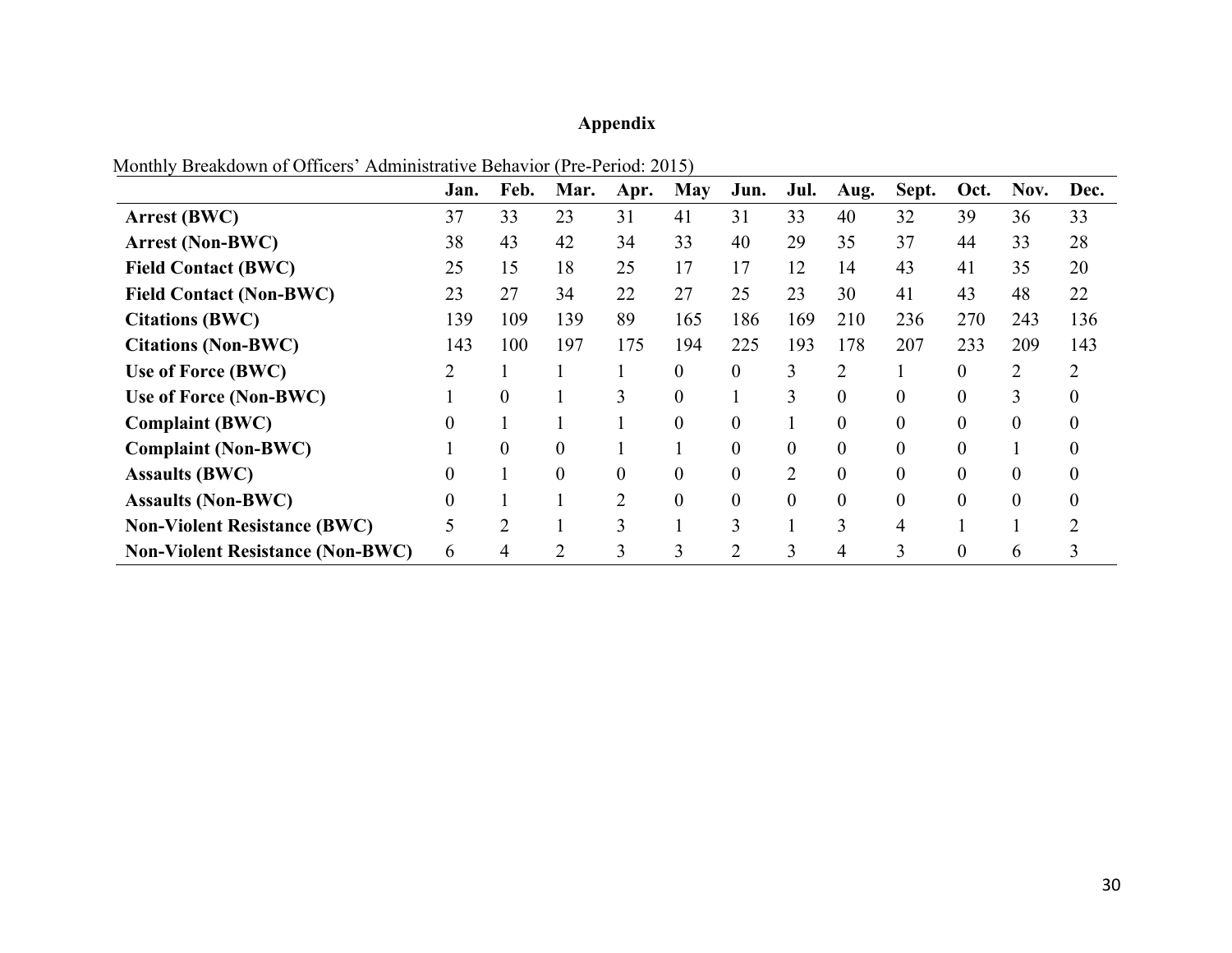|                                         | Jan.     | Feb.           | Mar.               | Apr.             | <b>May</b>     | Jun.           | Jul.           | Aug.           | Sept.            | Oct.           | Nov.     | Dec. |
|-----------------------------------------|----------|----------------|--------------------|------------------|----------------|----------------|----------------|----------------|------------------|----------------|----------|------|
| <b>Arrest (BWC)</b>                     | 29       | 18             | 37                 | 28               | 23             | 37             | 28             | 35             | 28               | 12             | 44       | 24   |
| <b>Arrest (Non-BWC)</b>                 | 32       | 41             | 32                 | 45               | 35             | 41             | 33             | 32             | 21               | 31             | 28       | 26   |
| <b>Field Contact (BWC)</b>              | 27       | 27             | 24                 | 13               | 14             | 45             | 30             | 47             | 34               | 31             | 27       | 40   |
| <b>Field Contact (Non-BWC)</b>          | 30       | 23             | 23                 | 27               | 36             | 31             | 23             | 21             | 40               | 20             | 21       | 35   |
| <b>Citations (BWC)</b>                  | 198      | 230            | 267                | 197              | 224            | 287            | 223            | 211            | 184              | 119            | 154      | 139  |
| <b>Citations (Non-BWC)</b>              | 146      | 178            | 173                | 154              | 156            | 208            | 144            | 159            | 188              | 146            | 155      | 161  |
| Use of Force (BWC)                      | $\theta$ | 2              | $\theta$           | $\overline{0}$   | 2              | $\overline{0}$ |                | 2              | $\overline{2}$   |                |          |      |
| Use of Force (Non-BWC)                  | $\Omega$ | $\theta$       | $\theta$           | $\theta$         | 2              | $\overline{0}$ | $\theta$       | $\overline{0}$ |                  | 3              | 2        |      |
| <b>Complaint (BWC)</b>                  |          | $\theta$       | $\theta$           | $\boldsymbol{0}$ |                | $\overline{0}$ | $\theta$       | $\overline{0}$ | $\overline{0}$   | $\theta$       | $\Omega$ |      |
| <b>Complaint (Non-BWC)</b>              |          |                | $\theta$           |                  | $\Omega$       | $\overline{0}$ |                |                | $\theta$         | $\overline{2}$ | 0        |      |
| <b>Assaults (BWC)</b>                   | $_{0}$   | 2              |                    | $\theta$         | 0              |                |                | $\theta$       |                  |                | $\Omega$ |      |
| <b>Assaults (Non-BWC)</b>               | 4        | $\theta$       | $\theta$           | $\theta$         | $\theta$       | $\overline{0}$ | $\theta$       |                |                  | $\overline{2}$ | $\theta$ | 0    |
| <b>Non-Violent Resistance (BWC)</b>     | 2        | $\overline{2}$ | $\overline{0}$     | $\overline{2}$   | $\overline{2}$ | 4              |                | $\overline{2}$ | $\overline{2}$   |                | 4        |      |
| <b>Non-Violent Resistance (Non-BWC)</b> |          | $\overline{2}$ | ◠<br>$\rightarrow$ | 3                |                | 3              | $\overline{0}$ | $\overline{0}$ | $\boldsymbol{0}$ |                | 6        |      |

Monthly Breakdown of Officers' Administrative Behavior (Post-Period: 2016)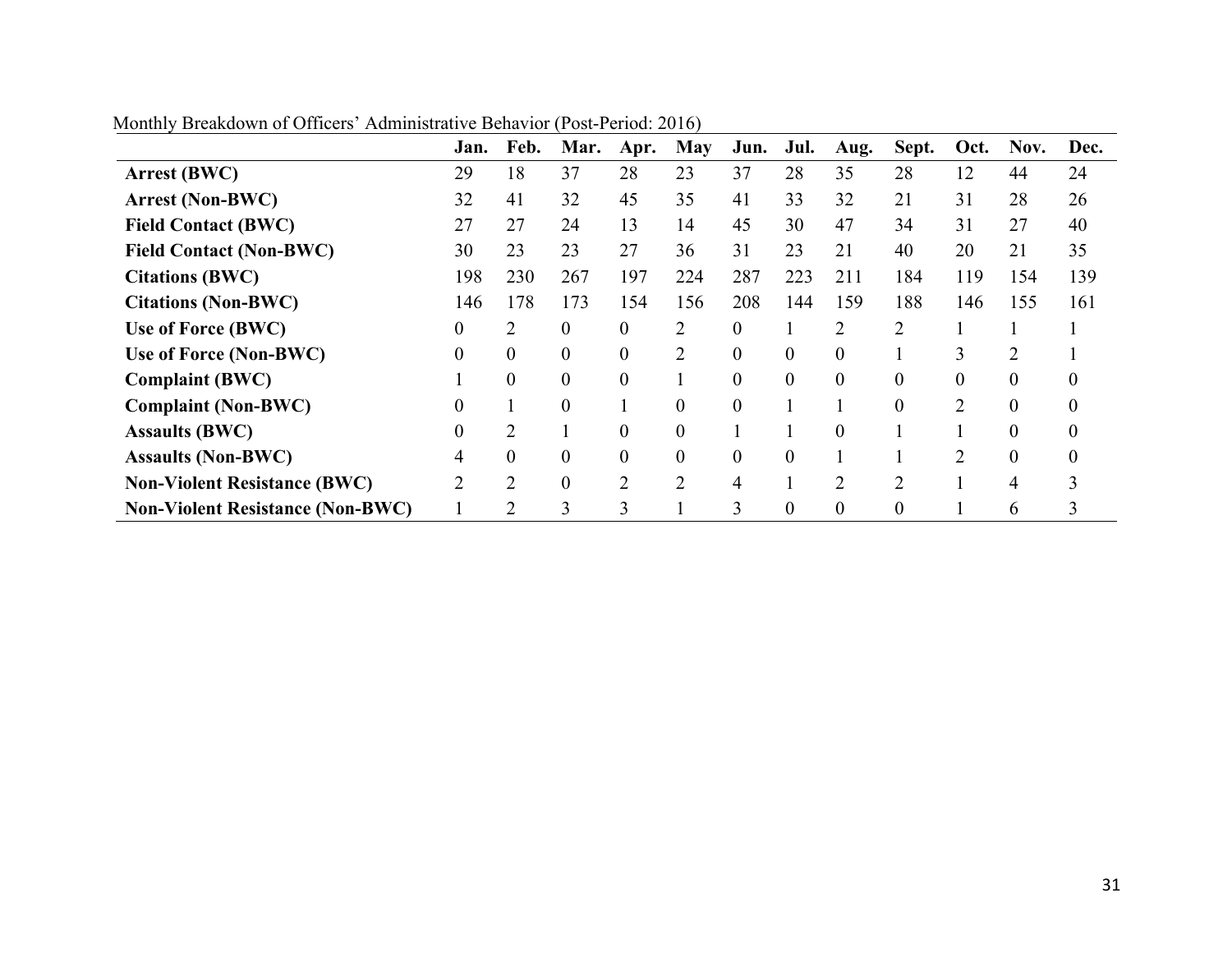|                                         |      | <b>Strongly Agree</b> |            |                    | Agree      |                    | <b>Neither Agree</b><br>nor Disagree | <b>Disagree</b>    |            | <b>Strongly</b><br><b>Disagree</b> |            |
|-----------------------------------------|------|-----------------------|------------|--------------------|------------|--------------------|--------------------------------------|--------------------|------------|------------------------------------|------------|
|                                         |      | Non-<br><b>BWC</b>    | <b>BWC</b> | Non-<br><b>BWC</b> | <b>BWC</b> | Non-<br><b>BWC</b> | <b>BWC</b>                           | Non-<br><b>BWC</b> | <b>BWC</b> | Non-<br><b>BWC</b>                 | <b>BWC</b> |
| Helps to gather evidence                | Pre  | 20.0%                 | 44.4%      | 45.0%              | 25.9%      | 35.0%              | 14.8%                                | $0.0\%$            | 3.7%       | $0.0\%$                            | 11.1%      |
|                                         | Post | 14.3%                 | 3.6%       | 42.9%              | 42.9%      | 28.6%              | 32.1%                                | 7.1%               | 21.4%      | 7.1%                               | $0.0\%$    |
| Helps to identify criminals             | Pre  | 15.0%                 | 33.3%      | 55.0%              | 22.2%      | 20.0%              | 25.9%                                | 10.0%              | 11.1%      | $0.0\%$                            | 7.4%       |
|                                         | Post | 7.1%                  | 3.6%       | 28.6%              | 17.9%      | 50.0%              | 42.9%                                | 7.1%               | 25.0%      | 7.1%                               | 10.7%      |
| Increases transparency &                | Pre  | 10.0%                 | 29.6%      | 35.0%              | 22.2%      | 35.0%              | 37.0%                                | 15.0%              | $0.0\%$    | 5.0%                               | 11.1%      |
| accountability                          | Post | 14.3%                 | 7.1%       | 28.6%              | 35.7%      | 28.6%              | 32.1%                                | 21.4%              | 25.0%      | 7.1%                               | $0.0\%$    |
| <b>Increases officer safety</b>         | Pre  | 5.0%                  | 14.8%      | $0.0\%$            | 7.4%       | 30.0%              | 30.0%                                | 35.0%              | 25.9%      | 30.0%                              | 25.9%      |
|                                         | Post | 14.3%                 | $0.0\%$    | $0.0\%$            | 7.1%       | 21.4%              | 7.1%                                 | 35.7%              | 46.4%      | 28.6%                              | 39.3%      |
| <b>Increases citizen safety</b>         | Pre  | 5.0%                  | 18.5%      | 5.0%               | 7.4%       | 35.0%              | 37.0%                                | 20.0%              | 22.2%      | 35.0%                              | 14.8%      |
|                                         | Post | 14.3%                 | $0.0\%$    | 7.1%               | 3.6%       | 35.7%              | 25.0%                                | 21.4%              | 50.0%      | 21.4%                              | 21.4%      |
| Reduces citizen complaints              | Pre  | 15.0%                 | 22.2%      | 30.0%              | 33.3%      | 35.0%              | 33.3%                                | 15.0%              | 7.4%       | 5.0%                               | 3.7%       |
|                                         | Post | 7.1%                  | $0.0\%$    | 14.3%              | 3.6%       | 50.0%              | 42.9%                                | 14.3%              | 46.4%      | 14.3%                              | 7.1%       |
| Provides a training tool for            | Pre  | 10.0%                 | 14.8%      | 45.0%              | 37.0%      | 20.0%              | 25.9%                                | 15.0%              | 14.8%      | 10.0%                              | 7.4%       |
| new recruits                            | Post | $0.0\%$               | $0.0\%$    | 21.4%              | 17.9%      | 42.9%              | 21.4%                                | 28.6%              | 28.6%      | 7.1%                               | 32.1%      |
| <b>Increases officer/city liability</b> | Pre  | 20.0%                 | 33.3%      | 40.0%              | 22.2%      | 15.0%              | 40.7%                                | 20.0%              | 3.7%       | 5.0%                               | $0.0\%$    |
|                                         | Post | 35.7%                 | 21.4%      | 35.7%              | 35.7%      | 14.3%              | 25.0%                                | 14.3%              | 14.3%      | $0.0\%$                            | 3.6%       |
| Reduces community crime &               | Pre  | $0.0\%$               | $0.0\%$    | 15.0%              | 14.8%      | 15.0%              | 37.0%                                | 20.0%              | 22.2%      | 50.0%                              | 25.9%      |
| antisocial behavior                     | Post | $0.0\%$               | 3.6%       | $0.0\%$            | 3.6%       | 28.6%              | 3.6%                                 | 28.6%              | 60.7%      | 42.9%                              | 28.6%      |
| <b>Improves police-community</b>        | Pre  | $0.0\%$               | 3.7%       | 20.0%              | 14.8%      | 40.0%              | 48.2%                                | 15.0%              | 18.5%      | 25.0%                              | 14.8%      |
| relations                               | Post | $0.0\%$               | $0.0\%$    | 14.3%              | 3.6%       | 35.7%              | 39.3%                                | 28.6%              | 50.0%      | 21.4%                              | 7.1%       |
| Decreases officer job                   | Pre  | 30.0%                 | 37.0%      | 30.0%              | 11.1%      | 35.0%              | 44.4%                                | 5.0%               | 7.4%       | $0.0\%$                            | $0.0\%$    |
| satisfaction                            | Post | 28.6%                 | 35.7%      | 35.7%              | 28.6%      | 21.4%              | 10.7%                                | 7.1%               | 14.3%      | 7.1%                               | 10.7%      |

# Perception Trends for Officers (Pre-and Post-Period)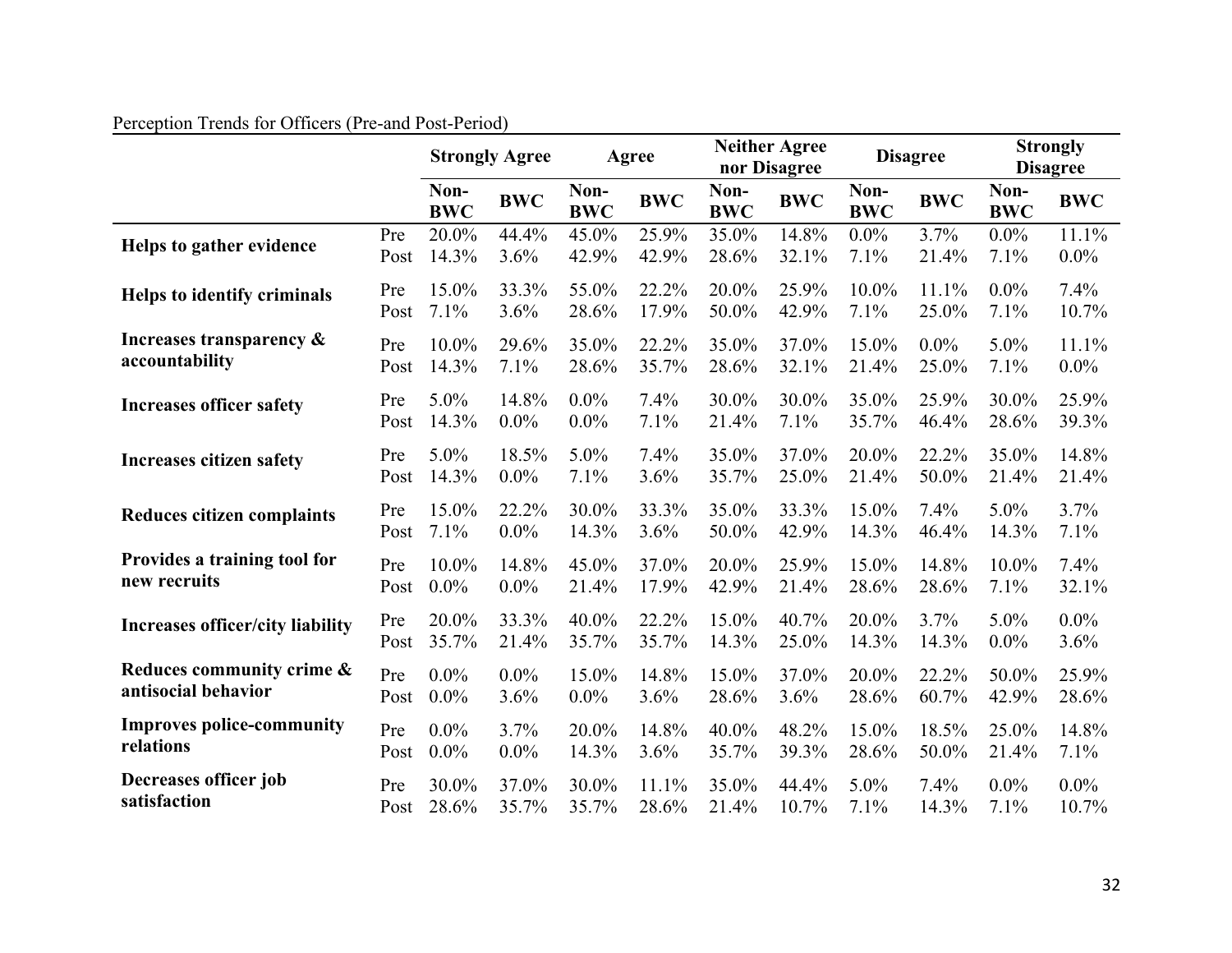|                                      |      | <b>Strongly Agree</b> |            |                    | Agree      |                    | <b>Neither Agree</b><br>nor Disagree |                    | <b>Disagree</b> | <b>Strongly</b><br><b>Disagree</b> |            |
|--------------------------------------|------|-----------------------|------------|--------------------|------------|--------------------|--------------------------------------|--------------------|-----------------|------------------------------------|------------|
|                                      |      | Non-<br><b>BWC</b>    | <b>BWC</b> | Non-<br><b>BWC</b> | <b>BWC</b> | Non-<br><b>BWC</b> | <b>BWC</b>                           | Non-<br><b>BWC</b> | <b>BWC</b>      | Non-<br><b>BWC</b>                 | <b>BWC</b> |
| Improves overall job                 | Pre  | $0.0\%$               | 3.7%       | 15.0%              | 18.5%      | 40.0%              | 14.8%                                | 10.0%              | 37.0%           | 35.0%                              | 25.9%      |
| performance                          | Post | 0.0%                  | $0.0\%$    | 21.4%              | 7.1%       | 28.6%              | 21.4%                                | 28.6%              | 53.6%           | 21.4%                              | 17.9%      |
| <b>BWCS</b> will not help at all     | Pre  | 5.0%                  | $0.0\%$    | 10.0%              | 22.2%      | 65.0%              | 40.7%                                | 15.0%              | 22.2%           | 5.0%                               | 14.8%      |
|                                      | Post | 7.1%                  | 21.4%      | 28.6%              | 25.0%      | 28.6%              | 35.7%                                | 28.6%              | 17.9%           | 7.1%                               | $0.0\%$    |
| <b>Officers will be consciously</b>  | Pre  | 15.8%                 | 44.4%      | 47.4%              | 33.3%      | 36.8%              | 22.2%                                | $0.0\%$            | $0.0\%$         | $0.0\%$                            | $0.0\%$    |
| aware of BWC & think twice           | Post | 14.3%                 | 14.3%      | 42.9%              | 35.7%      | 35.7%              | 35.7%                                | 7.1%               | 10.7%           | $0.0\%$                            | 3.6%       |
| Reduces use of force against         | Pre  | 5.3%                  | 18.5%      | 21.1%              | 18.5%      | 57.9%              | 44.4%                                | 15.8%              | 14.8%           | $0.0\%$                            | 3.7%       |
| citizens                             | Post | $0.0\%$               | $0.0\%$    | 14.3%              | 3.6%       | 64.3%              | 53.6%                                | 7.1%               | 39.3%           | 14.3%                              | 3.6%       |
| <b>Reduces number of citizen</b>     | Pre  | $0.0\%$               | 3.7%       | 21.1%              | 14.8%      | 47.4%              | 63.0%                                | 10.5%              | 14.8%           | 21.1%                              | 3.7%       |
| complaints per officer               | Post | 0.0%                  | $0.0\%$    | 7.1%               | 3.6%       | 57.1%              | 42.9%                                | 14.3%              | 50.0%           | 21.4%                              | 3.6%       |
| <b>Reduces number of internal</b>    | Pre  | $0.0\%$               | 3.7%       | 5.3%               | 18.5%      | 57.9%              | 59.3%                                | 15.8%              | 14.8%           | 21.1%                              | 3.7%       |
| complaints against an officer        | Post | $0.0\%$               | $0.0\%$    | 7.1%               | $0.0\%$    | 35.7%              | 50.0%                                | 35.7%              | 46.4%           | 21.4%                              | 3.6%       |
| <b>Reduces officers' willingness</b> | Pre  | 21.1%                 | 11.1%      | 15.8%              | 29.6%      | 42.1%              | 33.3%                                | 10.5%              | 25.9%           | 10.5%                              | $0.0\%$    |
| to interact w/community              | Post | 28.6%                 | 32.1%      | 35.7%              | 32.1%      | 21.4%              | 14.3%                                | 7.1%               | 21.4%           | 7.1%                               | $0.0\%$    |
| <b>Limits officer discretion</b>     | Pre  | 36.8%                 | 40.7%      | 36.8%              | 25.9%      | 21.1%              | 25.9%                                | 5.3%               | 7.4%            | $0.0\%$                            | $0.0\%$    |
|                                      | Post | 35.7%                 | 42.9%      | 42.9%              | 35.7%      | 7.1%               | 10.7%                                | 14.3%              | 7.1%            | $0.0\%$                            | 3.6%       |
| Reduces officers' contact with       | Pre  | 26.3%                 | 25.9%      | 47.4%              | 29.6%      | 10.5%              | 29.6%                                | 15.8%              | 14.8%           | $0.0\%$                            | $0.0\%$    |
| citizens                             | Post | 35.7%                 | 28.6%      | 21.4%              | 46.4%      | 35.7%              | 3.6%                                 | $0.0\%$            | 17.9%           | 7.1%                               | 3.6%       |
| Citizens will be more willing        | Pre  | 5.3%                  | $0.0\%$    | 0.0%               | 3.7%       | 10.5%              | 29.6%                                | 36.8%              | 37.0%           | 47.4%                              | 29.6%      |
| to chat informally                   | Post | $0.0\%$               | $0.0\%$    | 0.0%               | $0.0\%$    | 28.6%              | 18.5%                                | 35.7%              | 48.2%           | 35.7%                              | 33.3%      |
| <b>Citizens will be less</b>         | Pre  | 5.3%                  | 7.4%       | 15.8%              | 29.6%      | 10.5%              | 33.3%                                | 36.8%              | 18.5%           | 31.6%                              | 11.1%      |
| verbally/physically aggressive       | Post | $0.0\%$               | $0.0\%$    | 21.4%              | 3.7%       | 28.6%              | 18.5%                                | 28.6%              | 44.4%           | 21.4%                              | 33.3%      |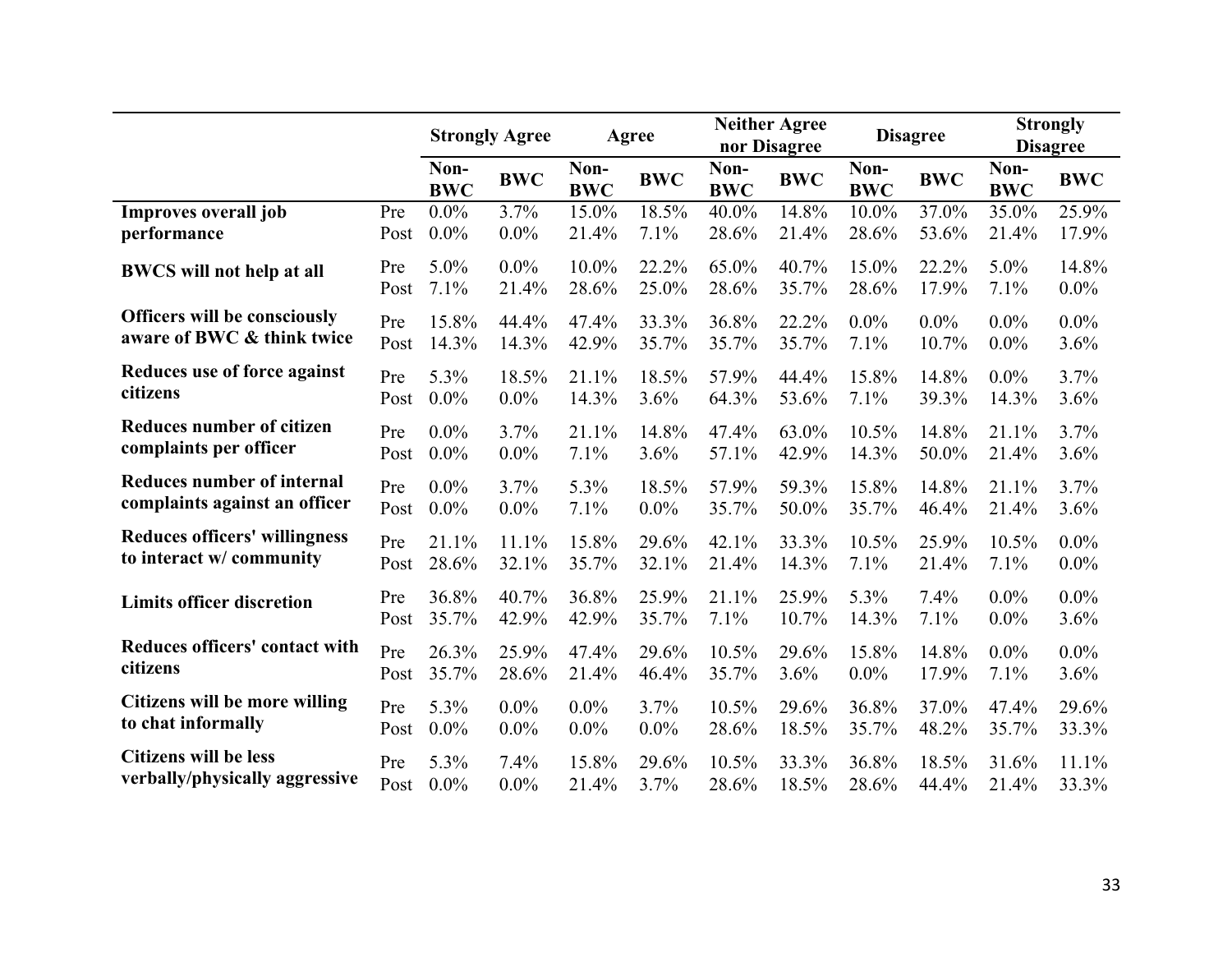|                                  |      | <b>Strongly Agree</b> |            | Agree              |            |                    | <b>Neither Agree</b><br>nor Disagree |                    | <b>Disagree</b> | <b>Strongly</b><br><b>Disagree</b> |                    |
|----------------------------------|------|-----------------------|------------|--------------------|------------|--------------------|--------------------------------------|--------------------|-----------------|------------------------------------|--------------------|
|                                  |      | Non-<br><b>BWC</b>    | <b>BWC</b> | Non-<br><b>BWC</b> | <b>BWC</b> | Non-<br><b>BWC</b> | <b>BWC</b>                           | Non-<br><b>BWC</b> | <b>BWC</b>      | Non-<br><b>BWC</b>                 | <b>BWC</b>         |
| Citizens will be less likely to  | Pre  | 31.6%                 | 18.5%      | 31.6%              | 44.4%      | 26.3%              | 18.5%                                | 5.3%               | 14.8%           | 5.3%                               | $\overline{3.7\%}$ |
| provide incident information     | Post | 14.3%                 | 7.4%       | 28.6%              | 29.6%      | 50.0%              | 29.6%                                | 7.1%               | 25.9%           | $0.0\%$                            | 7.4%               |
| Citizens will be more likely to  | Pre  | 10.5%                 | 3.9%       | 15.8%              | 30.8%      | 36.8%              | 38.5%                                | 15.8%              | 19.2%           | 21.1%                              | 7.7%               |
| comply                           | Post | $0.0\%$               | $0.0\%$    | 14.3%              | 11.1%      | 28.6%              | 29.6%                                | 35.7%              | 44.4%           | 21.4%                              | 14.8%              |
| Suspects will be less likely to  | Pre  | $0.0\%$               | $0.0\%$    | 10.0%              | 33.3%      | 20.0%              | 37.0%                                | 35.0%              | 18.5%           | 35.0%                              | 11.1%              |
| resist                           | Post | $0.0\%$               | $0.0\%$    | 7.1%               | 3.7%       | 21.4%              | 18.5%                                | 42.9%              | 44.4%           | 28.6%                              | 33.3%              |
| <b>Citizens will be more</b>     | Pre  | 10.0%                 | $0.0\%$    | 35.0%              | 33.3%      | 40.0%              | 51.9%                                | 15.0%              | 14.8%           | $0.0\%$                            | $0.0\%$            |
| defensive                        | Post | 21.4%                 | 3.7%       | 28.6%              | 18.5%      | 42.9%              | 37.0%                                | 7.1%               | 33.3%           | $0.0\%$                            | 7.4%               |
| Citizens will be distracted by   | Pre  | $0.0\%$               | 11.1%      | 40.0%              | 25.9%      | 40.0%              | 48.2%                                | 20.0%              | 11.1%           | $0.0\%$                            | 3.7%               |
| the camera                       | Post | 14.3%                 | $0.0\%$    | 21.4%              | 44.4%      | 42.9%              | 29.6%                                | 14.3%              | 22.2%           | 7.1%                               | 3.7%               |
| Citizens will find it easier to  | Pre  | $0.0\%$               | 7.4%       | 15.0%              | 18.5%      | 40.0%              | 44.4%                                | 40.0%              | 22.2%           | 5.0%                               | 7.4%               |
| complain on officers             | Post | $0.0\%$               | $0.0\%$    | 7.1%               | 7.4%       | 50.0%              | 51.9%                                | 28.6%              | 33.3%           | 14.3%                              | 7.4%               |
| Citizens will be less willing to | Pre  | 25.0%                 | 18.5%      | 40.0%              | 48.2%      | 25.0%              | 25.9%                                | 10.0%              | 3.7%            | $0.0\%$                            | 3.7%               |
| cooperate                        | Post | 21.4%                 | 14.8%      | 35.7%              | 29.6%      | 35.7%              | 33.3%                                | 7.1%               | 18.5%           | 0.0%                               | 3.7%               |
| Citizens will dislike being      | Pre  | 35.0%                 | 44.4%      | 35.0%              | 37.0%      | 30.0%              | 7.4%                                 | $0.0\%$            | 11.1%           | $0.0\%$                            | $0.0\%$            |
| recorded                         | Post | 28.6%                 | 11.1%      | 42.9%              | 51.9%      | 28.6%              | 22.2%                                | $0.0\%$            | 14.8%           | $0.0\%$                            | 0.0%               |
| Citizen behavior will improve    | Pre  | $0.0\%$               | 11.1%      | 10.0%              | 25.9%      | $60.0\%$           | 33.3%                                | 15.0%              | 22.2%           | 15.0%                              | 7.4%               |
| on camera                        | Post | $0.0\%$               | $0.0\%$    | 7.7%               | 3.7%       | 30.8%              | 44.4%                                | 46.2%              | 48.2%           | 15.4%                              | 3.7%               |
| <b>Improves the quality of</b>   | Pre  | 10.5%                 | 29.6%      | 31.6%              | 25.9%      | 26.3%              | 29.6%                                | 15.8%              | 7.4%            | 15.8%                              | 7.4%               |
| evidence an officer submits      | Post | 7.1%                  | 3.7%       | 21.4%              | 18.5%      | 57.1%              | 44.4%                                | 7.1%               | 33.3%           | 7.1%                               | 0.0%               |
| Produced more accurate           | Pre  | 15.8%                 | 22.2%      | 52.6%              | 44.4%      | 31.6%              | 22.2%                                | $0.0\%$            | 7.4%            | $0.0\%$                            | 3.7%               |
| accounts of an incident          | Post | 14.3%                 | 3.7%       | 42.9%              | 51.9%      | 28.6%              | 33.3%                                | 14.3%              | 11.1%           | $0.0\%$                            | $0.0\%$            |